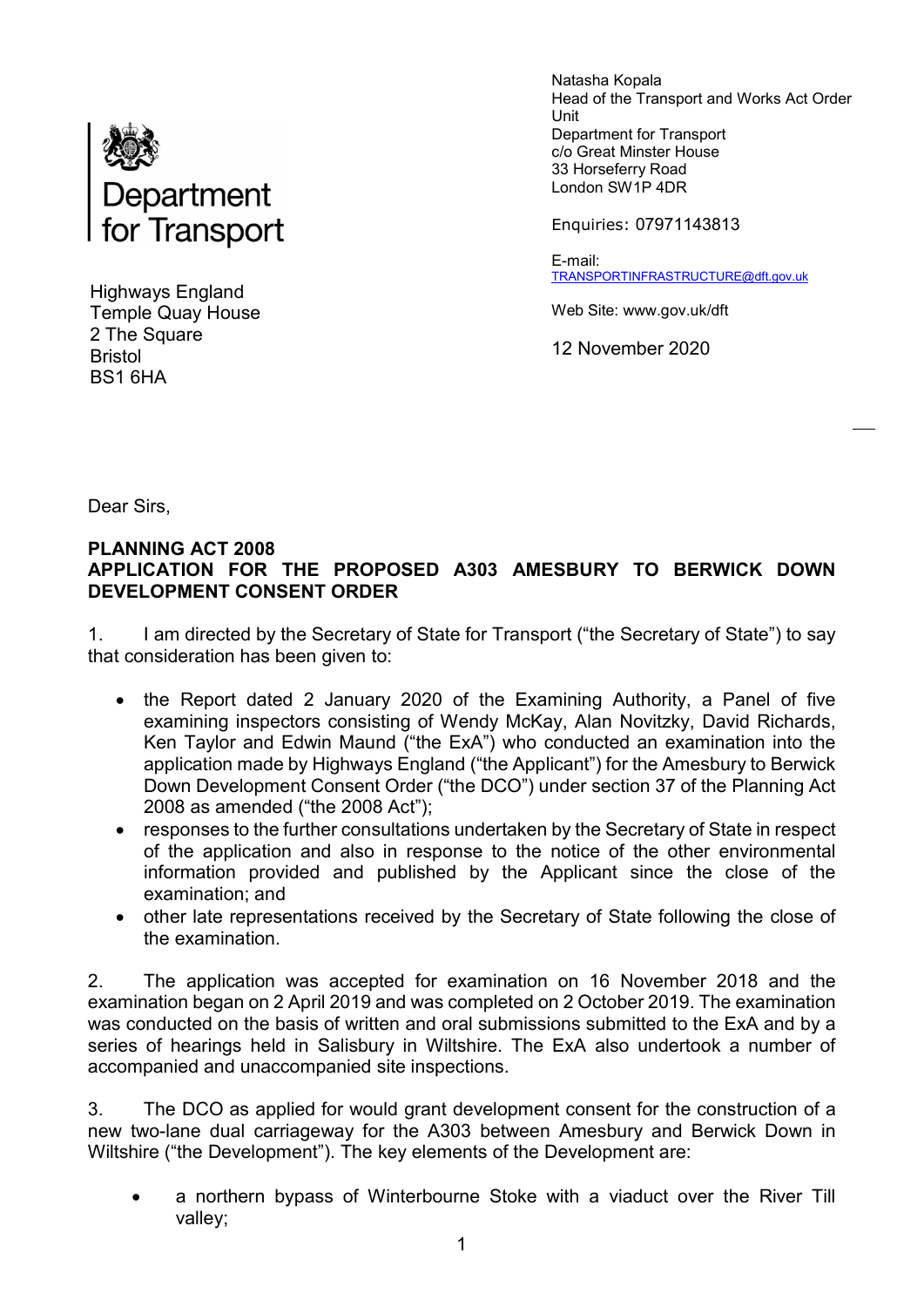- a new junction between the A303 and A360 to the west of, and outside, the Stonehenge World Heritage Site ("WHS"), replacing the existing Longbarrow roundabout;
- a tunnel approximately 2 miles (3.3km) in length past the Stonehenge stones; and
- a new junction between the A303 and A345 at the existing Countess roundabout.

4. The Development would be approximately 8 miles (13km) in length and the location of the site lies wholly within the administrative county of Wiltshire Council.

5. Published alongside this letter on the Planning Inspectorate's website is a copy of the ExA's Report of Findings and Conclusions and Recommendation to the Secretary of State for Transport ("the ExA's Report"). The main features of the Development and the site are set out in section 2 of the ExA's Report, the ExA's findings and conclusions are set out in sections 4 to 9, and the ExA's summary of its findings, conclusions and recommendation are in section 10.

#### Summary of the ExA's Recommendations

6. The main issues considered during the examination on which the ExA reached conclusions on the case for development consent were:

- a) legal and policy context, including need for the Development and conformity with national and local policies;
- b) agriculture;
- c) air quality;
- d) alternatives;
- e) biodiversity;
- f) climate change;
- g) cultural heritage and the historic environment;
- h) design considerations;
- i) flood risk, water quality and drainage;
- j) geology, soils and contamination;
- k) health and wellbeing;
- l) landscape and visual;
- m) noise and vibration;
- n) people and communities;
- o) public rights of way ("PRoW") and Non-Motorised Users ("NMUs");
- p) socio-economic effects;
- q) traffic and transportation;
- r) waste and materials management;
- s) habitats regulations assessment;
- t) compulsory acquisition and related matters; and
- u) the draft DCO ("dDCO") and related matters.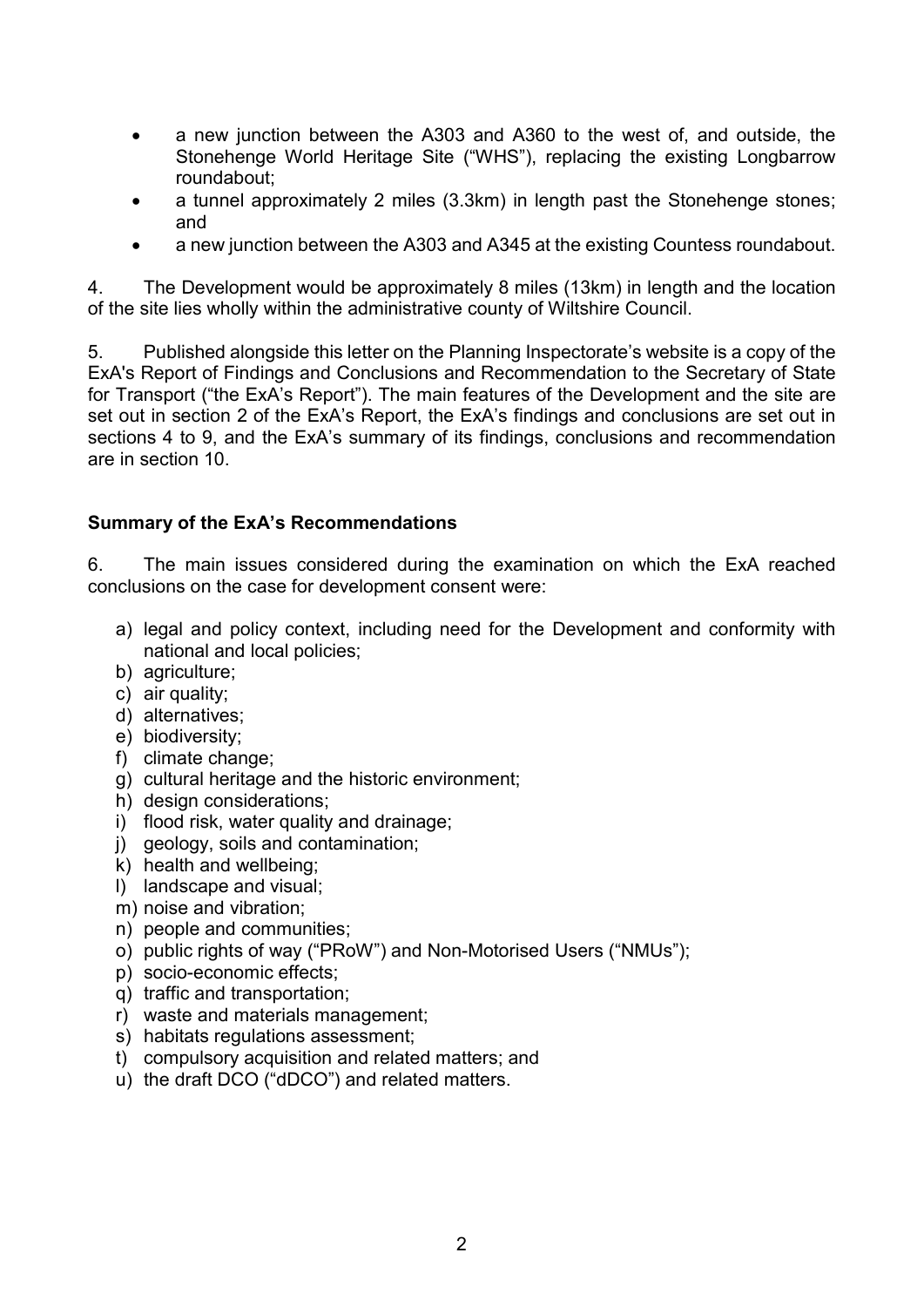7. For the reasons set out in the ExA's Report, the ExA recommended that the Secretary of State should withhold consent. If, however, the Secretary of State decides to give consent, the ExA recommended that the DCO should be in the form attached to its Report.

## Summary of Secretary of State's Decision

8. The Secretary of State has decided under section 114 of the 2008 Act to make, with modifications, a DCO granting development consent for the proposals in the application. This letter is the statement of reasons for the Secretary of State's decision for the purposes of section 116 of the 2008 Act and regulation 31(2) of the Infrastructure Planning (Environmental Impact Assessment) Regulations 2017.

# Secretary of State's Consideration

 $\frac{1}{1}$ 

9. The Secretary of State has considered the ExA's Report and all other material considerations, including the late representations received after the close of the ExA's examination and representations made in response to his further consultation letters of 4 May 2020, 16 July 2020, and 20 August 2020 and also in response to the advertised notice of the other environmental information produced by the Applicant. The Secretary of State's consideration of the ExA's Report and the representations received is set out in the following paragraphs.

10. Where not otherwise stated, the Secretary of State can be taken to agree with the ExA's findings, conclusions and recommendations as set out in the ExA's Report and the reasons given for the Secretary of State's decision are those given by the ExA in support of the conclusions and recommendations. All "ER" references are to the specified paragraph in the ExA's Report. Paragraph numbers in the ExA's Report are quoted in the form "ER x.xx.xx" as appropriate.

11. The National Planning Policy Statement for National Networks ("NPSNN")<sup>1</sup> is the primary policy basis to be used by the Secretary of State for making decisions on development consent applications for nationally significant national networks infrastructure projects in England. The Secretary of State has also had regard to: the Local Impact Report ("LIR") submitted by Wiltshire Council [ER 4.3]; the Development Plan [ER 4.5]; environmental information as defined in regulation 3(1) of the 2017 Regulations; and to all other matters which are considered to be important and relevant to the Secretary of State's decision as required by section 104 of the 2008 Act. In making the decision, the Secretary of State has complied with all applicable legal duties and has not taken account of any matters which are not relevant to the decision.

https://assets.publishing.service.gov.uk/government/uploads/system/uploads/attachment\_data/file/387223/n psnn-web.pdf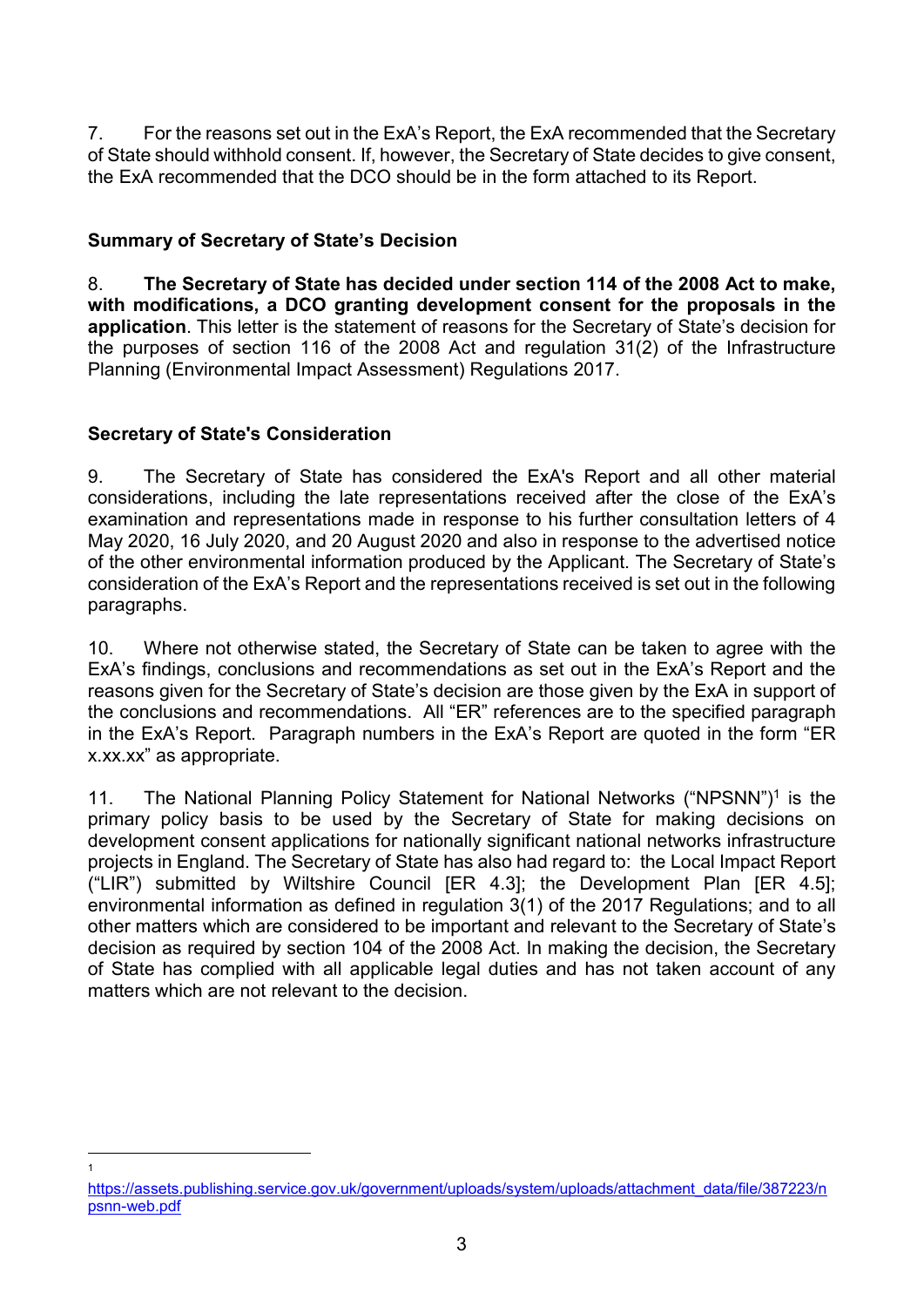# The Need for and Benefits of the Development

12. The existing A303 between Amesbury and Berwick Down is part of the Strategic Road Network<sup>2</sup> ("SRN") route connecting the South West to London and the ExA has noted that there have been recognised acute congestion problems on this section of road for over 30 years. It is the first section of single carriageway when travelling west from London and at busy times traffic levels can be double the design flow capacity [ER 4.4.2].

13. The ExA notes that a business case for the Development has been prepared as required by the NPSNN and that the Applicant has concluded that this was the most appropriate way to achieve the outcomes identified by the Department for Transport; following a detailed options appraisal the Development was announced as the preferred route by the Secretary of State in 2017. Where such an appraisal has taken place and a scheme is included in the Road Investment Strategy ("RIS"), paragraph 4.27 of the NPSNN states that option testing need not be considered by the ExA [ER 4.4.5]. The NPSNN also recognises that enhancements to the existing national road network will include improvements to trunk roads, "in particular dualling of single carriageway strategic trunk roads...". Subject to the detailed policies and protections in the NPSNN, and the legal constraints set out in the 2008 Act, there is a presumption in favour of granting development consent for national networks Nationally Significant Infrastructure Projects that fall within the need for infrastructure established in the NPSNN [ER 4.4.6].

14. Whilst issues have been raised by Interested Parties opposing the Development, there is support from a number of local authorities, including Wiltshire Council and Devon County Council, and other Interested Parties, in part because of the economic benefits it would bring to the region [ER 4.4.7]. The NPSNN also states there is a compelling need for development of the national networks to support such economic benefits [ER 4.4.8-4.4.9].

15. The ExA recognises that the Road Investment Strategy for the 2015/16-2019/20 Road Period ("RIS1"), identifies that the A303 corridor needs to be improved and the Development is one of three major improvements identified in RIS1 as part of a total A303/A358 corridor package of commitments. It notes that the A303 has over 35 miles of single carriageway with these sections constraining users of the route resulting in congestion, particularly in the summer months and at weekends, generating driver delay and the risk of accidents. In addition, the sensitivity of the environment along the corridor means that the road currently limits the wider enjoyment of the surrounding area and, in particular, the setting of nationally designated heritage assets [ER 5.17.12 - 5.17.13]. The ExA has also noted that even on 'non-busy days' delays can be experienced due to the single carriageway alignment past the Stones, junction capacity and the recognised occurrence of 'rubber-necking' in the vicinity of the Stones [ER 5.17.79]. The Secretary of State notes that the ExA does not find the Applicant has exaggerated the nature of the existing traffic problem, which is widely recognised, even by those opposed to the Development. The ExA finds that there would be a strategic benefit in removing a notorious bottleneck, which results in significant time delays and diversions onto less suitable roads with adverse consequences for those living along those routes [ER 5.17.80].

16. The ExA is satisfied that the Development would satisfy the broad principles and meet the strategic aims as set out within the NPSNN by providing an upgraded dual carriageway on this part of the SRN [ER 7.2.2]. The ExA concurs with the general conclusions set out in

 $\overline{a}$  $^2$  The Strategic Road Network comprises motorways and major trunk roads managed by Highways England in England.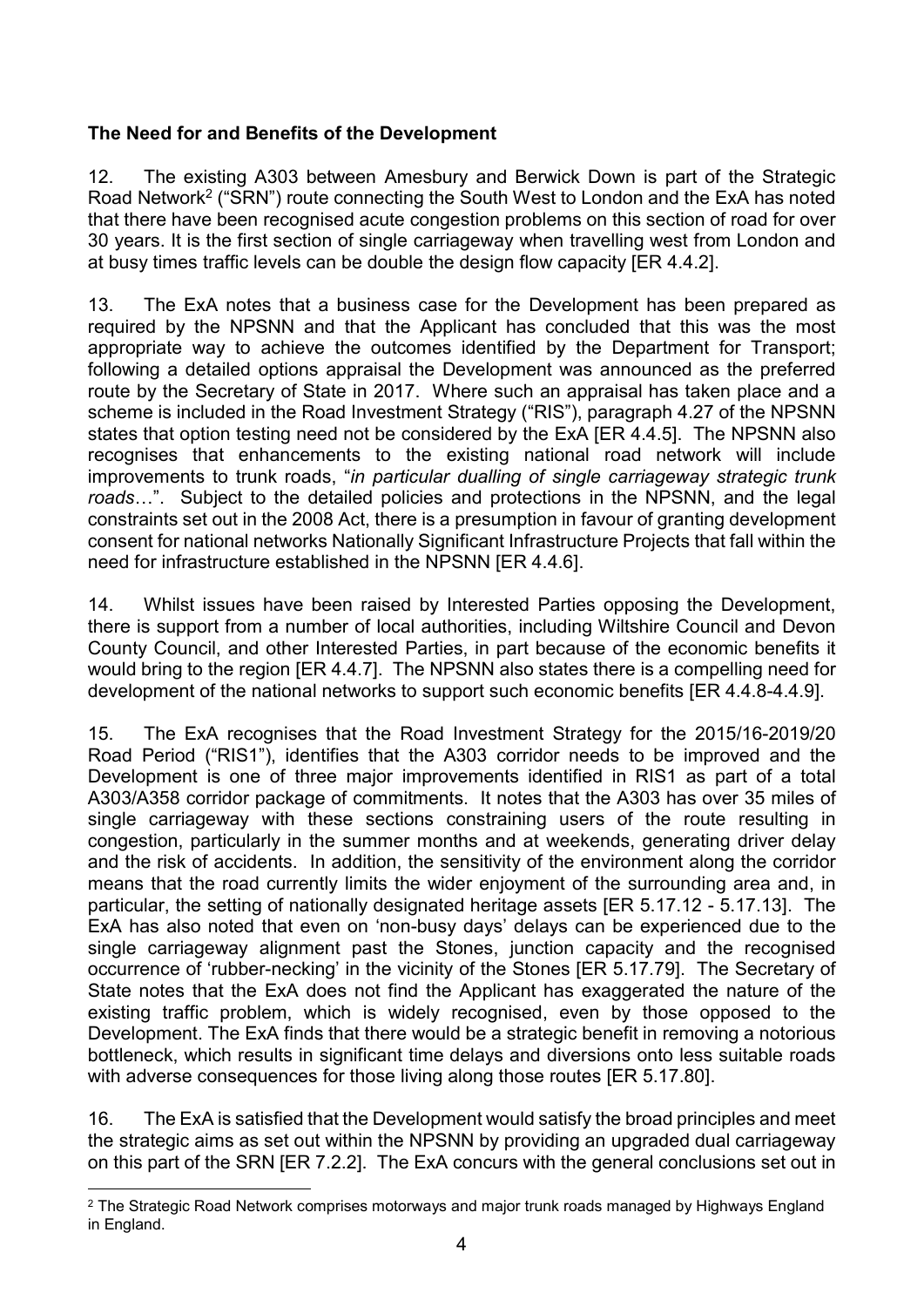the Applicant's NPSNN Compliance Tracker in terms of the need for the development of the national networks and finds the Development to also be in general conformity with the NPSNN in that respect. However, the ExA disagrees with the Compliance Tracker's overall assessment of heritage benefits and the generic impacts on the historic environment and the landscape and visual amenity [ER 7.2.3]. These matters are considered further by the Secretary of State below.

17. The Secretary of State agrees with the ExA that the Development would be in accordance with the Government's vision and strategic objectives set out in the NPSNN. It would contribute to the objective of creating a high-quality route between the South East and the South West that would meet future traffic needs and result in journey times being more reliable and reduced. It would also be safer, helping reduce collisions and casualties [ER 7.2.9]. The Development would also result in a significant reduction in traffic using routes through Shrewton and other settlements, and the A360 north of Longbarrow Junction, which would help relieve traffic and related environmental issues, particularly during busy periods of the year. Transportation costs for users and business would also be reduced as a result of freer flowing journeys [ER 7.2.10].

18. The Secretary of State considers it important that a free-flowing, reliable connection between the South East and the South West would also contribute to the objective of enabling growth in jobs, including tourism, and housing. However, he agrees with the ExA that full realisation of the wider benefits would be dependent on all proposed improvements in the A303 corridor being implemented [ER 5.17.80 and ER 7.2.11]. Notwithstanding those other plans are outside the scope of this application, the Secretary of State agrees with the ExA that there would still be economic benefit achieved through the Development to which moderate weight can be given [ER 7.2.12]. The Secretary of State does not consider his "minded to refuse" letter and consultation of 21 July 2020 in respect of the A303 Sparkford to Ilchester Dualling DCO changes that conclusion.

19. In respect of PRoW and NMUs, the Secretary of State agrees with the ExA's conclusions that the Development, as a whole, would meet the NPSNN's policy requirement to enhance accessibility for NMUs and to mitigate impacts on their accessibility and that overall there would be benefits in terms of improved provision for NMUs [ER 7.2.13]. The Secretary of State is satisfied in respect of health and wellbeing, that the Development would provide the opportunity for broader benefits by reducing severance and increasing the opportunities of access to the countryside through the proposed NMU provision [ER 7.2.14]. The Development would also result in an improved environment for people and communities by way of a reduced severance, particularly in Winterbourne Stoke and important benefits for communities currently suffering from rat running as a result of current conditions with the existing A303 route [ER 7.2.15].

20. With regard to cultural heritage, which is considered further below, the Secretary of State agrees the benefits of the Development would include enabling visitors to Stonehenge to see the stone circle without the visual and aural distraction of road traffic and unifying the areas currently divided by the existing A303, removing and allowing reconnection of The Avenue in its route from the River Avon to the Stones, and improving access to and within the WHS [ER 7.2.16].

21. In relation to the water environment, the Secretary of State is satisfied that there would be improved pollution control through the imposition of upgraded pollution control measures. He agrees that the creation of 186 hectares (net) of new semi-natural habitats (including 162 hectares of calcareous grassland) would represent a significant benefit for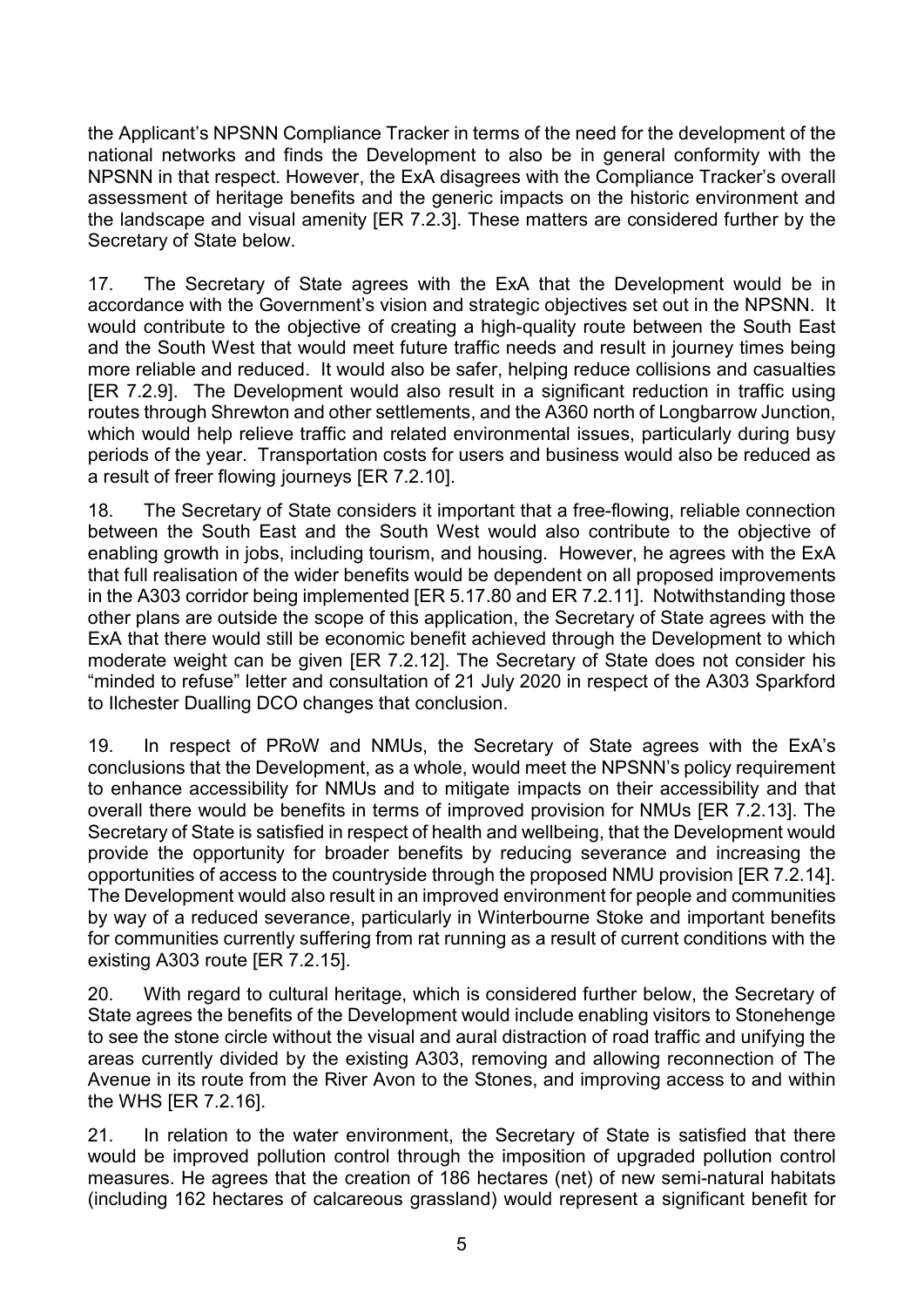biodiversity and the improvement to the SRN would also provide a waste management benefit [ER 7.2.18].

22. Overall the ExA's conclusion on need is that the Development would contribute to meeting the need for the development of the national road network established in the NPSNN, noting there is also a presumption in favour of granting development consent for the application pursuant to paragraph 4.2 of the NPSNN. The identified benefits fall to be weighed against the adverse impacts in the overall planning balance [ER 7.2.19]. For the reasons above, the Secretary of State is satisfied that there is a clear need case for the Development and considers that the benefits identified weigh significantly in favour of the Development.

### Adverse Impacts of the Development

### **Agriculture**

23. The Secretary of State notes that the ExA considers the measures in the Outline Environmental Management Plan ("OEMP") are sufficient to appropriately create and manage the proposed chalk grassland areas and that the size and general locations for the construction compounds and tunnel processing areas, necessary to facilitate the construction of the Development, have been adequately justified. It is also noted that the ExA is satisfied that the adverse impacts from the processes in these areas can be adequately mitigated [PR 7.2.20]. The ExA is satisfied that the provision of new and/or altered rights of way would not have any material adverse effects on adjacent farming operations and that also adequate provision for access for agricultural vehicles would be made. There are considered to be no substantive effects on the welfare of livestock during the operational phase of the Development [PR 7.2.21]. The ExA has, however, concluded that the Development would have negative effects through the loss of productive agricultural land during its construction and reduced productivity associated with the restored chalk grassland. The ExA concludes that limited weight should be given to the modest adverse impacts in terms of the effect on best and most versatile agricultural land [PR 7.2.22].

24. It is noted that the ExA also considers that limited weight should be given in the planning balance to the adverse impact of the proposed deposition of the tunnel arisings to Manor Farm, Stapleford [PR 7.2.23]. In taking account of the harm that would arise to other affected landholdings, the ExA considers that the effect on the holdings would be necessary to allow for the construction and operation of the Development and individually considers that very limited weight should be given to each of the harms that would arise. When considered together, the harm that would arise to these other agricultural holdings should be given limited weight in the overall planning balance [PR 7.2.24]. The Secretary of State agrees with the ExA's conclusions in relation to agriculture.

#### Cultural Heritage and the Historic Environment

25. The Secretary of State notes the ExA's consideration of cultural heritage and the historic environment in Chapter 5.7 of the Report and the differing positions on this matter among others of: Wiltshire Council [ER 5.7.55 – 5.7.61]; the Historic Buildings and Monuments Commission for England ("Historic England") [ER 5.7.62 – 5.7.69]; the National Trust [ER 5.7.70 – 5.7.71]; English Heritage Trust [ER 5.7.72]; International Council on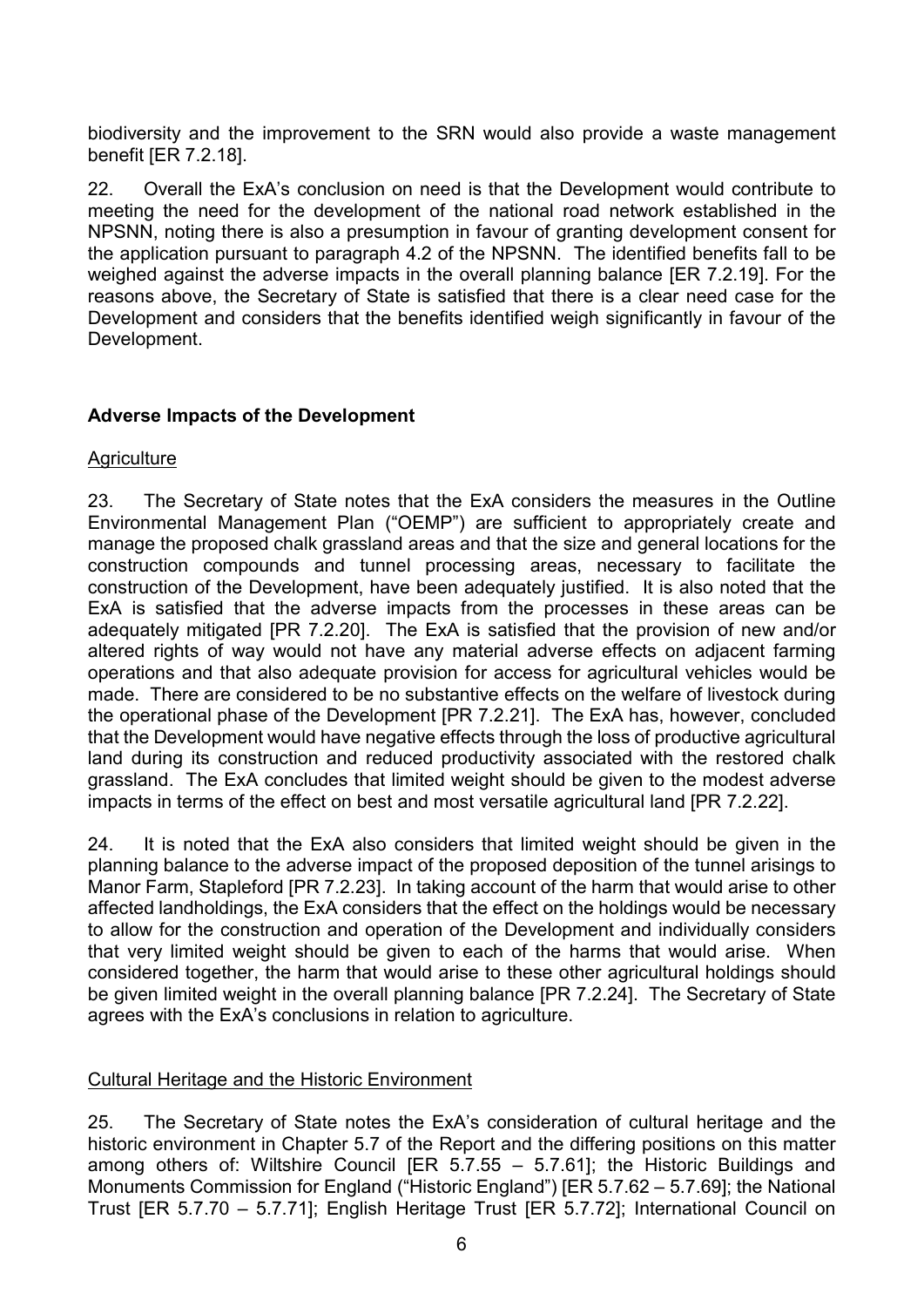Monuments and Sites ("ICOMOS") Missions [ER 7.7.73 – 5.7.80]; Department for Digital, Culture, Media and Sport ("DCMS") [ER 5.7.81 – 5.7.83]; International Council on Monuments and Sites, UK ("ICOMOS-UK") [ER 5.7.84 – ER 5.7.98]; Stonehenge and Avebury World Heritage Site Coordination Unit ("WHSCU") [ER 5.7.99 – ER 5.7.104]; the Stonehenge Alliance (comprising: Ancient Sacred Landscape Network, Campaign for Better Transport, Campaign to Protect Rural England, Friends of the Earth, and Rescue: The British Archaeological Trust) [ER 5.7.105 – 5.7.108]; the Consortium of Archaeologists and the Blick Mead Project Team ("COA") [ER 5.7.109 – 5.7.120]; and the Council for British Archaeology ("CBA") and CBA Wessex [ER 5.7.121 – 5.7.128].

26. Central to the Secretary of State's consideration of cultural heritage and historic environment is the question of the Development's conformity with the NPSNN and whether substantial or less than substantial harm is caused to the Outstanding Universal Value ("OUV") of the WHS. The NPSNN (paragraphs 5.131-5.134) states that substantial harm to or loss of designated assets of the highest significance, including World Heritage Sites, should be wholly exceptional and that any harmful impact on the significance of a designated heritage asset should be weighed against the public benefit of the development, recognising that the greater the harm to the significance of the heritage site, the greater the justification that will be needed for any loss. Where the Development would lead to substantial harm to or total loss of significance of a designated heritage asset, the Secretary of State should refuse consent unless it can be demonstrated that the substantial harm or loss of significance is necessary in order to deliver substantial public benefits that outweigh that loss or harm. Where the Development will lead to less than substantial harm to the significance of a designated heritage asset, this harm should be weighed against the public benefits of the proposal.

27. The Secretary of State notes that the concept of OUV has evolved and been incorporated in the UNESCO document 'The Operational Guidelines ("OG") for the Implementation of the World Heritage Convention<sup>'3</sup>, which have been regularly revised since 1977 (the latest update being in 2019). It is noted that the term OUV is defined in paragraph 49 of the OG as meaning: 'Outstanding Universal Value means cultural and/or national significance which is so exceptional as to transcend national boundaries and to be of common importance for present and future generations of all humanity'. The Secretary of State notes the UNESCO definitions of criteria for inscription of the WHS on the World Heritage List [ER 2.2.2] and the description of the attributes of OUV<sup>4</sup> [ER 2.2.6] has been set out by the ExA. The WHS Management Plan that was adopted for the WHS in 2015 sets out the vision and management priorities for the WHS to sustain its OUV [ER 3.13.1 - 3.13.2]. The ExA has also considered the local Development Plan, National Planning Policy Framework ("NPPF"), and the Statement of Outstanding Universal Value that exists for the WHS as important and relevant matters [ER 5.7.13 - 5.7.17].

28. The ExA concludes the Development would benefit the OUV in certain valuable respects, especially relevant to the present generation. However, permanent irreversible harm, critical to the OUV would also occur, affecting not only present, but future generations. It considers the benefits to the OUV would not be capable of offsetting this harm and that the overall effect on the WHS OUV would be significantly adverse [ER 5.7.321]. The ExA considers the Development's impact on OUV does not accord with the Wiltshire Core

 $\overline{a}$ <sup>3</sup> http://whc.unesco.org/en/guidelines/

<sup>4</sup> https://whc.unesco.org/en/list/373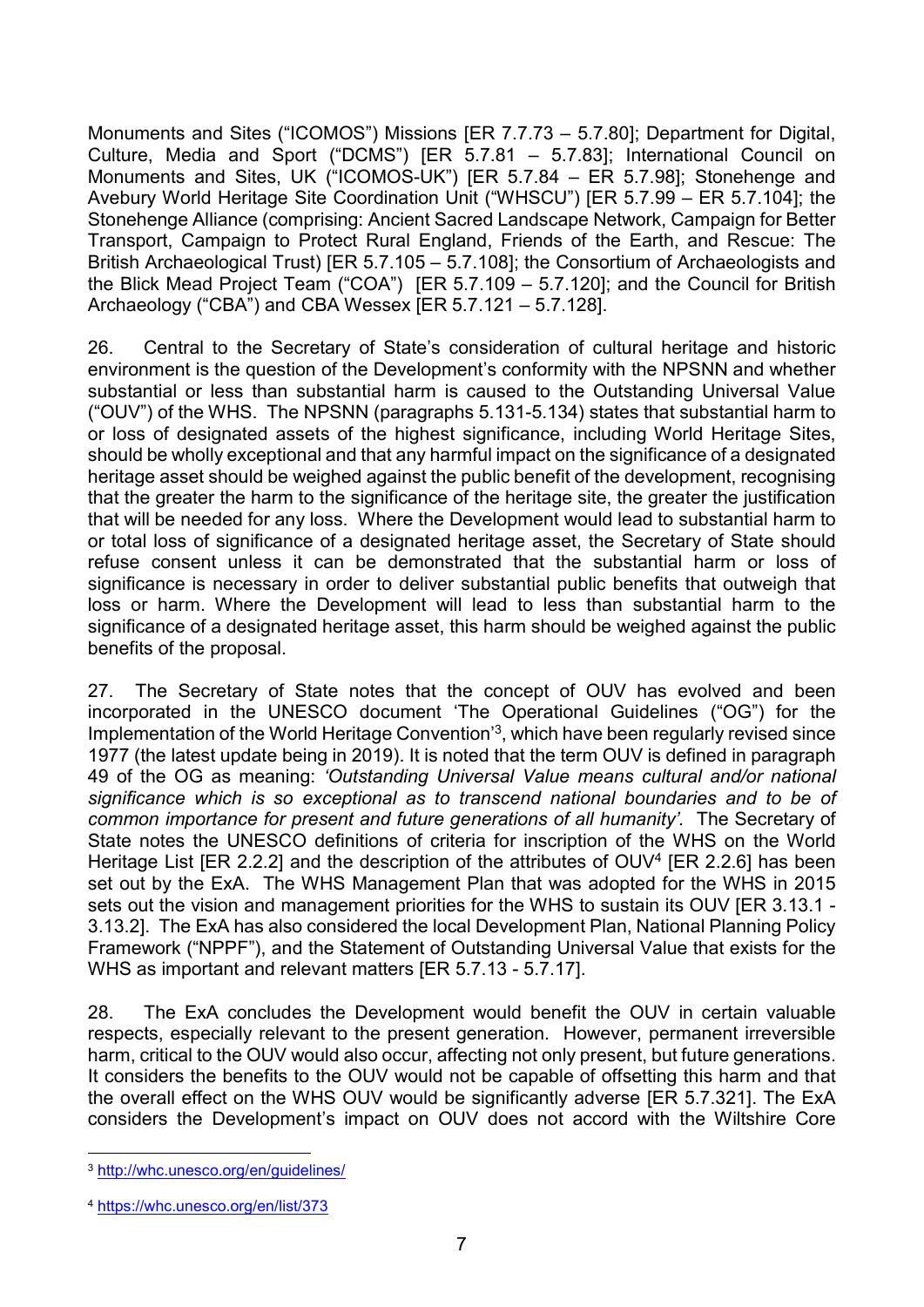Strategy Core Policies 59 and 58, which aim to sustain the OUV of the WHS and ensure the conservation of the historic environment [ER 5.7.322 – 5.7.324], and that the Development is also not consistent with Policy 1d of the WHS Management Plan [ER 5.7.325]. It considers this is a factor to which substantial weight can be attributed [ER 7.5.11].

29. In the ExA's overall heritage assessment [ER 5.7.327 – 5.7.333] the ExA considers the cultural heritage analysis and assessment methodology adopted by the Applicant appropriate, subject to certain points of criticism. These include poor consideration of the influence of the proposed Longbarrow Junction on OUV; inadequate attention paid to the less tangible and dynamic aspects of setting, as well as the absence of consideration of certain settings; and concerns regarding the consideration given to the interaction and overall summation of effects. The ExA took these points into account in its assessment [ER 5.7.327]. The ExA is also content overall with the mitigation strategy, apart from the proposed approach to artefact sampling and various other points identified. As set out in Appendix E to its Report the ExA recommends the Secretary of State considers resolving these matters if the decision differs from the recommendation [ER 5.7.328].

30. On the effects of the Development on spatial relations, visual relations and settings, the ExA concludes that substantial harm would arise. This conclusion does not accord with that of Historic England, but is based on the ExA's professional judgments, having regard to the entirety of evidence on cultural heritage [ER 5.7.329]. In particular, the ExA places great weight on the effects of the spatial division of the cutting, in combination with the presence of the Longbarrow Junction on the physical connectivity between the monuments and the significance that they derive from their settings. This includes the physical form of the valleys, with their historic significance for past cultures, and the presence of archaeological remains [ER 5.7.330].

 31. The ICOMOS mission reports and the WH Committee decisions, alongside the submissions of DCMS, in the context of the remainder of the evidence examined have been noted by the ExA and it regards the reports and decisions as both relevant and important, but not of such weight as to be determinative in themselves [ER 5.7.331].

32. The Secretary of State notes the ExA's approach has been to integrate cumulative and in-combination effects into its assessment, where relevant and that the ExA agrees with the outcome of the Applicant's exercise that cumulative effects arising from the future baseline would not be significant, and that adequate mitigation has been arranged in respect of in-combination effects during construction and operation [ER 5.7.332].

33. It is the ExA's opinion that when assessed in accordance with NPSNN, the Development's effects on the OUV of the WHS, and the significance of heritage assets through development within their settings taken as a whole would lead to substantial harm [ER 5.7.333]. However, the Secretary of State notes the ExA also accepts that its conclusions in relation to cultural heritage, landscape and visual impact issues and the other harms identified, are ultimately matters of planning judgment on which there have been differing and informed opinions and evidence submitted to the examination [ER 7.5.26]. The Secretary of State notes the ExA's view on the level of harm being substantial is not supported by the positions of the Applicant, Wiltshire Council, the National Trust, the English Heritage Trust, DCMS and Historic England. These stakeholders place greater weight on the benefits to the WHS from the removal of the existing A303 road compared to any consequential harmful effects elsewhere in the WHS. Indeed, the indications are that they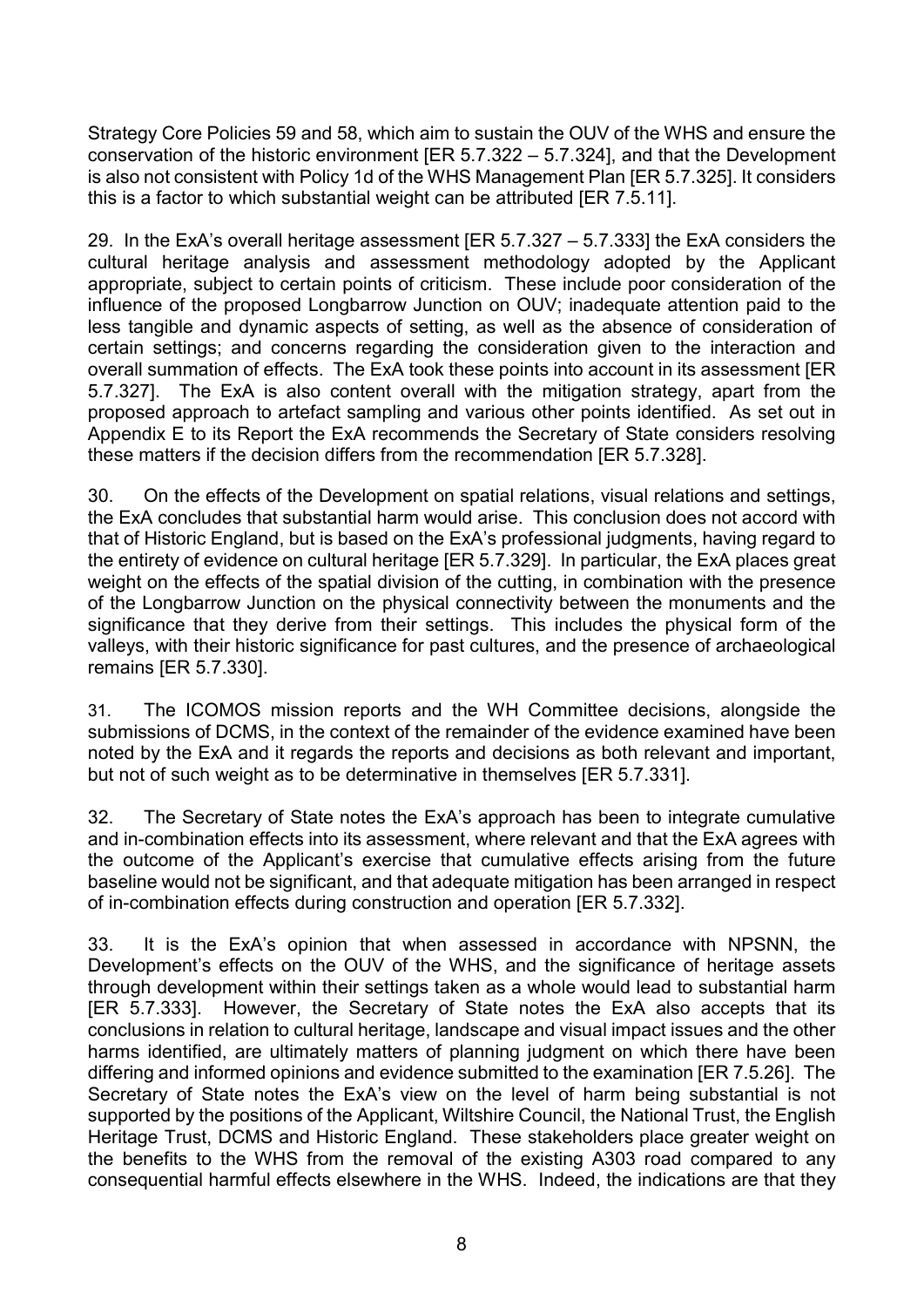consider there would or could be scope for a net benefit overall to the WHS [ER 5.7.54, ER 5.7.55, ER 5.7.62, ER 5.7.70, ER 5.7.72 and ER 5.7.83].

34. The Secretary of State notes the differing positions of the ExA and Historic England, who has a duty under the provisions of the National Heritage Act 1983 (as amended) to secure the preservation and enhancement of the historic environment. He agrees with the ExA that there will be harm on spatial, visual relations and settings that weighs against the Development. However, he notes that there is no suggestion from Historic England that the level of harm would be substantial. Ultimately, the Secretary of State prefers Historic England's view on this matter for the reasons given [ER 5.7.62 – 5.7.69] and considers it is appropriate to give weight to its judgment as the Government's statutory advisor on the historic environment, including world heritage. The Secretary of State is satisfied therefore that the harm on spatial, visual relations and settings is less than substantial and should be weighed against the public benefits of the Development in the planning balance.

35. Whilst also acknowledging the adverse impacts of the Development, the Secretary of State notes that Historic England's concluding submission [Examination Library document AS-111] states that it has supported the aspirations of the Development from the outset and that putting much of the existing A303 surface road into a tunnel would allow archaeological features within the WHS, currently separated by the A303 road, to be appreciated as part of a reunited landscape, and would facilitate enhanced public access to this internationally important site [ER 5.7.62] and that overall it broadly concurs with the Applicant's Heritage Impact Assessment [ER 5.7.66]. Furthermore, it is also noted from Historic England's concluding submission that it considers the Development proposes a significant reduction in the sight and sound of traffic in the part of the WHS where it will most improve the experience of the Stonehenge monument itself, and enhancements to the experience of the solstitial alignments [ER 5.12.32]. It considers that, alongside enhanced public access, these are all significant benefits for the historic environment.

36. The Secretary of State also notes from Historic England's concluding submission made during the examination [Examination library document AS-111] that its objective through the course of the examination was to ensure that the historic environment is fully and properly taken into account in the determination of the application and, if consented, that appropriate safeguards be built into the Development across the dDCO, OEMP and the Detailed Archaeological Mitigation Strategy ("DAMS") [ER 5.7.63]. Whilst it is also noted that Historic England identified during the examination a number of concerns where further information, detail, clarity or amendments were needed, particularly around how the impacts of the Development would be mitigated, their concluding submission states that its concerns have been broadly addressed. Historic England believe that the dDCO, OEMP and DAMS set out a process to ensure that heritage advice and considerations can play an appropriate and important role in the construction, operation and maintenance of the Development. As a consequence of the incorporation of the Design Vision, Commitments and Principles in the OEMP, together with arrangements for consultation and engagement with Historic England, it considers sufficient safeguards have been built in for the detailed design stage and there are now sufficient provisions for the protection of the historic environment in the dDCO. It is Historic England's view that the DAMS is underpinned by a series of scheme specific research questions which will ensure that an understanding of the OUV of the WHS and the significance of the historic environment overall will guide decision making and maximise opportunities to further understand this exceptional landscape. It considers the DAMS will also ensure that the archaeological mitigation under the Site Specific Written Schemes of Investigation ("SSWSIs") will be supported by the use of innovative methods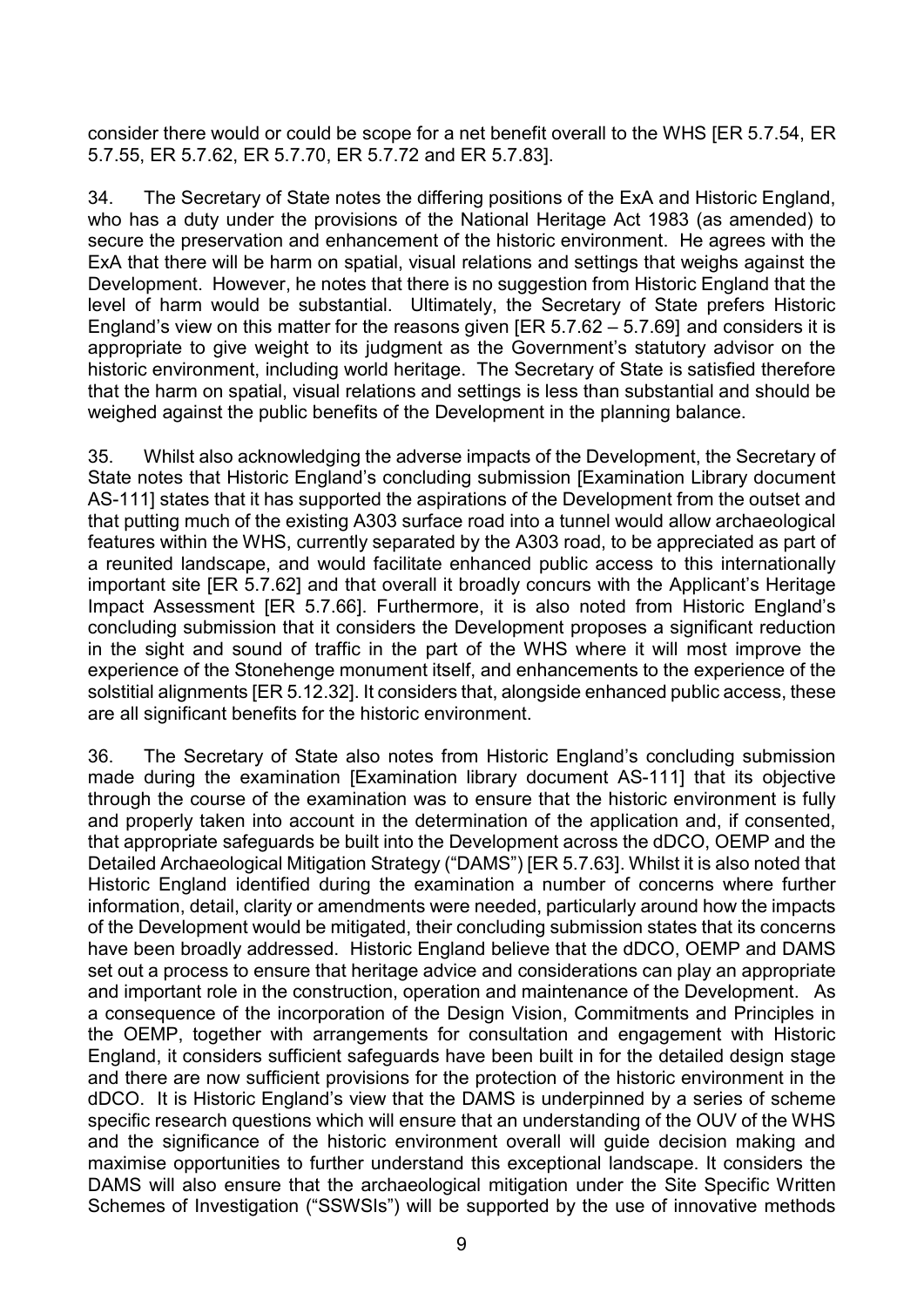and technologies and the implementation of an iterative and intelligent strategy, which will enable it to make a unique contribution to international research agendas.

37. Given the amendments and assurances requested and received during the course of the examination and the safeguards that are now built into the DCO overall, Historic England states in the concluding submission that it is confident of the Development's potential to deliver benefits for the historic environment.

38. The Secretary of State also notes that Historic England would continue to advise the Applicant on the detail of the design and delivery of the Development through its statutory role and its roles as a member of Heritage Monitoring and Advisory Group and of the Stakeholder Design Consultation Group. The ExA agrees with Historic England's view that this would also help minimise impact on the OUV, and delivery of the potential benefits for the historic environment [ER 5.7.69].

39. Historic England's response to the Secretary of State's further consultation on 4 May 2020 also indicates that its advice has addressed the need to avoid any risk of confusion which might impede the successful operation of the processes, procedures and consultation mechanisms set out in the revised DAMS and OEMP designed to minimise the harm to the Stones and surrounding environment of the WHS.

40. Similarly, the Secretary of State also notes the National Trust's support for the Development and view that, if well designed and delivered with the utmost care for the surrounding archaeology and chalk grassland landscape, the Development could provide an overall benefit to the WHS. It also considers the Development could help to reunite the landscape providing improvements to monument setting, tranquility and access for both people and wildlife. Following initial concerns about the lack of detail in relation to both design and delivery, it is now satisfied that sufficient control measures have been developed through the DAMS and OEMP and also in the dDCO [ER 5.7.70 – 5.7.71]. English Heritage Trust support the scope for linking Stonehenge back to its wider landscape and making it possible for people to explore more of the WHS and welcomes the reconnection of the line of the Avenue [ER 5.7.72]. DCMS also expressed the view that the Development represents a unique opportunity to improve the ability to experience the WHS and its overall impact would be of benefit to the OUV of the WHS, primarily through the removal of the existing harmful road bisecting the site [ER 5.7.81 – 5.7.83].

41. The Secretary of State notes that whilst Wiltshire Council acknowledge that the most significant negative impact of the Development would be that of the new carriageway, cutting and portal on the western part of the WHS, the Council considers the removal of the existing A303 road would benefit the setting of Stonehenge and many groups of monuments that contribute to its OUV and the removal of the severance at the centre of the WHS caused by the road would improve access and visual connectivity between the monuments and allow the reconnection of the Avenue linear monument. It considers the removal of the existing Longbarrow Roundabout and the realignment of the A360 would also benefit the setting of the Winterbourne Stoke Barrow Group and its visual relationship to other groupings of monuments in the western part of the WHS and the absence of road lighting within the WHS and at the replacement Longbarrow Junction would help reduce light pollution. The rearranged road and byway layout to the east would remove traffic from the vicinity of the scheduled Ratfin Barrows [ER 5.7.55 – 5.7.57].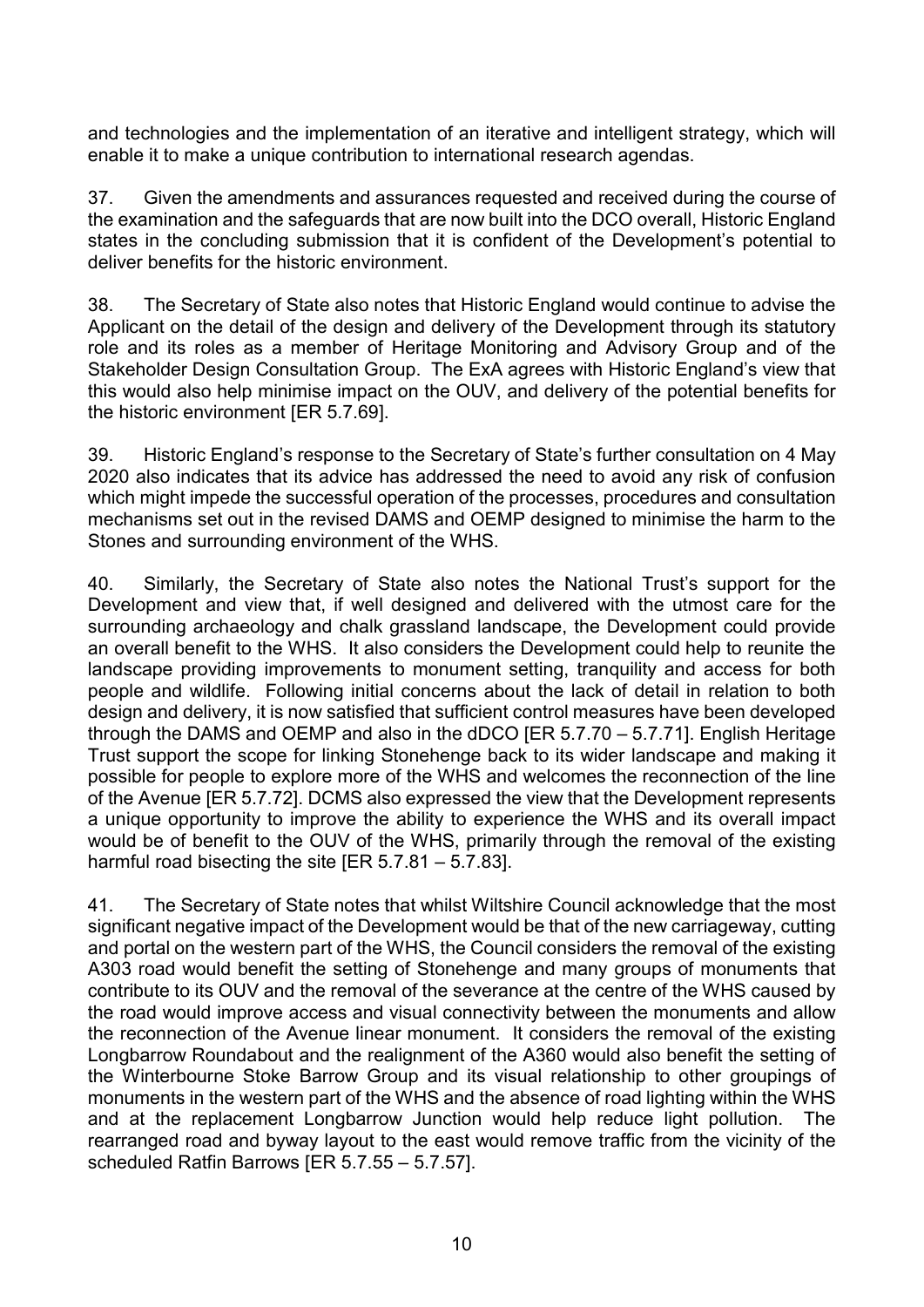42. The Secretary of State also notes from the Statement of Common Ground agreed between Wiltshire Council and the Applicant [Examination library document AS-147] that Wiltshire Council's regulatory responsibility include managing impacts on Wiltshire's heritage assets and landscape, in relation to its statutory undertakings. These responsibilities include having regard to the favourable conservation status of the WHS. The document notes that the Development affects several built heritage assets, both designated and undesignated. However, all sites of interest along the route had been visited by the relevant Council officer with the built heritage consultant, and general agreement exists regarding the likely extent of the Development's impacts. Wiltshire Council agreed that there are no aspects that are considered likely to reach a level of 'substantial harm'.

43. The Secretary of State has also carefully considered the ExA's concerns and the respective counter arguments and positions of other Interested Parties, including ICOMOS-UK, WHSCU, the Stonehenge Alliance, the COA and the CBA in relation to the effects of elements of the Development on the OUV of the WHS and on the cultural heritage and the historic environment of the wider area raised during the examination. The Secretary of State notes in particular the concerns raised by some Interested Parties and the ExA in respect of the adverse impact arising from western tunnel approach cutting and portal, the proposed Longbarrow Junction and, to a lesser extent, the eastern approach and portal [ER 5.7.207]. He accepts there will be adverse impacts from those parts of the Development. However, on balance and when considering the views of Historic England and also Wiltshire Council, he is satisfied that any harm caused to the WHS when considered as a whole would be less than substantial and therefore the adverse impacts of the Development should be balanced against its public benefits.

#### The Secretary of State's further consultations on the Hidden Landscapes Project archaeological find

44. Since the close of the examination, the COA in its representation dated 25 June 2020 and the Stonehenge Alliance in its representation dated 26 June 2020 have also brought to the Secretary of State's attention the Hidden Landscapes Project archaeological find (see Gaffney, V. et al. 2020 A Massive, Late Neolithic Pit Structure associated with Durrington Walls Henge, Internet Archaeology 55. https://doi.org/10.11141/ia.55.4), which is interpreted as a series of large pit structures surrounding Durrington Walls within the WHS but outside the DCO boundary. The Secretary of State's further consultation letters of 16 July 2020 and 20 August 2020 accordingly sought comments from certain Interested Parties on matters raised in the Hidden Landscapes Project report and the representations above relating to the archaeological find and its: i) implications for the Development and any harm it may cause to the WHS; and ii) implications for the Applicant's Environmental Statement ("ES"), including the Heritage Impact Assessment ("HIA"), and the proposed DAMS.

45. The consultation letter of 20 August 2020 also sought comments on the other environmental information provided by the Applicant in response to the 16 July 2020 consultation letter; it is noted the other environmental information consisted of an Addendum to the ES to address the archaeological find and also to update the ES submitted with the Application by including the corrections, replacements and additions to the ES that were submitted during the examination. In respect of the ES Addendum, the Secretary of State notes it has not identified any new Likely Significant Effects and concludes that the conclusions of the ES and the HIA remain valid. The consultation letter also sought comments on the further justification provided by the Applicant in their letter of 11 August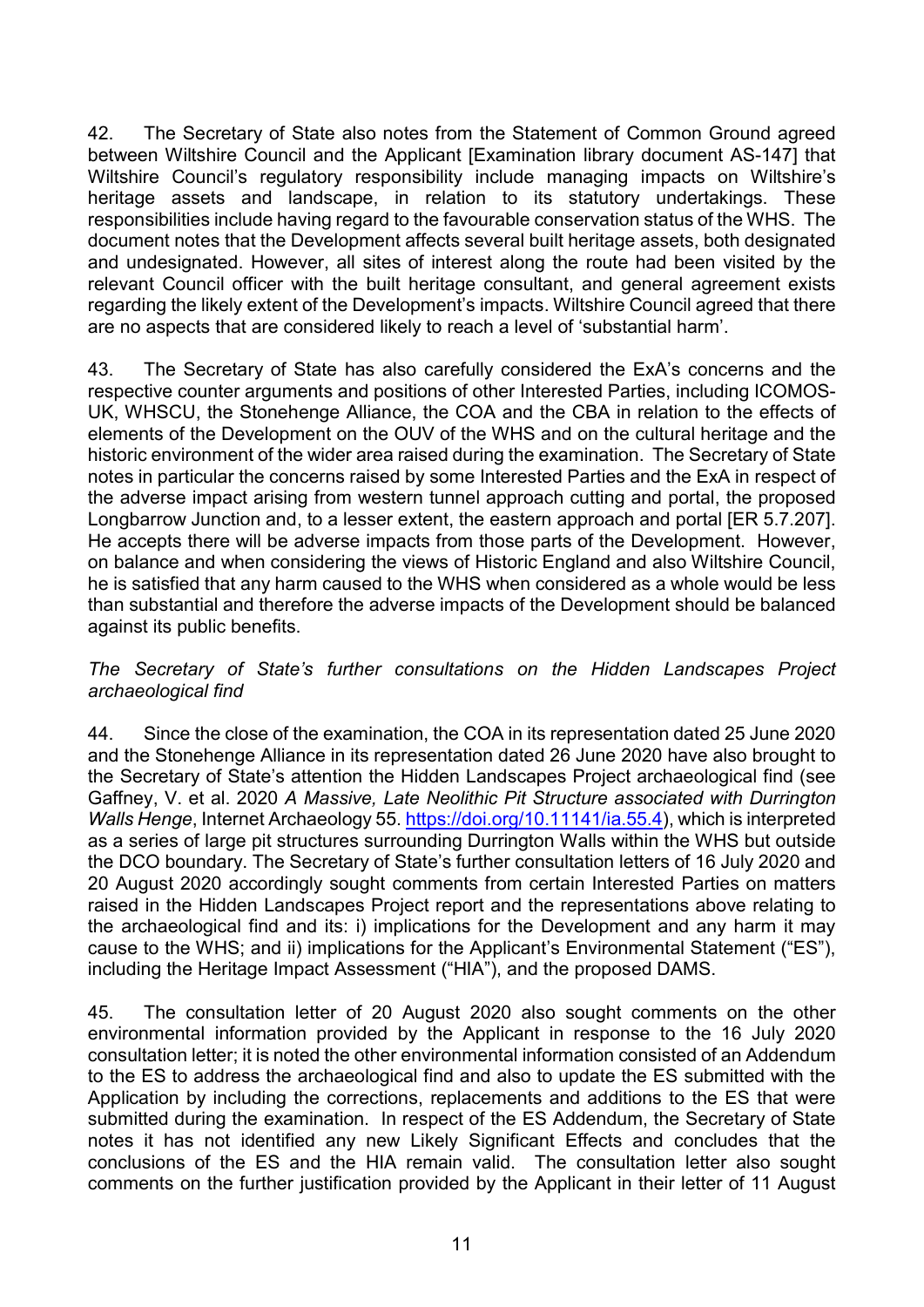2020 in respect of the drafting of articles 22 and 50 of the dDCO. This is considered further in paragraphs 105-106 below.

46. The Secretary of State has carefully considered the detailed representations received in response to the consultations above. A number of Interested Parties, including the CBA, the Stonehenge Alliance, the COA, ICOMOS-UK, local museums and individuals, continue to oppose the Development and its impact on the WHS. The COA has highlighted that "one of the primary conclusions of the Durrington massive pits publication is that the spatial interrelatedness and coherence of the features identified are such that it is inconceivable they are anything other than a non-natural prehistoric monumental structure of a kind that is unparalleled in scale and character not only within the WHS but more generally in British prehistoric archaeology (Gaffney et al. 2020a)". In summary, the representations from the above Interested Parties also consider the archaeological find represents a major monument contributing to the WHS OUV and has profound implications for understanding the significance of the WHS. Whilst it is acknowledged that the archaeological find would not be physically damaged by the Development, it is argued that the WHS ought to be treated as a single heritage asset and accordingly protected in its entirety. It is also considered that the archaeological find strengthens the arguments put forward during the examination on the importance of the relationship and interconnectivity of the WHS's heritage assets and its spaces and the level of harm to the OUV of the WHS that would be caused by the Development. The religious/spiritual significance of the WHS as a whole has been highlighted. These Interested Parties also argue that such archaeological finds highlight the need for further research and assessment of the landscape as a whole. The adequacy of the baseline data, and the Applicant's approach to and findings in the ES (in particular whether assessments appropriately recognised the value of similar pits) is questioned. A number of Interested Parties conclude that the DAMS and the proposed mitigation measures are not fit for purpose. The interpretation of the archaeological find by the Applicant, Wiltshire Council, Historic England and others is questioned. It has also been highlighted that the assessments produced by the Applicant and the consultation responses from statutory consultees are either silent as to their authorship or as to the credentials/expertise/experience of their authors and so the Secretary of State should give it little weight. Some Interested Parties suggested that there is no majority support from the Scientific Committee experts for the Development or the DAMS. It is also suggested that the Secretary of State should take a precautionary approach and refuse the Development or alternatively should re-open the examination to allow the evidence on the archaeological find to be fully tested.

47. The Secretary of State notes the Applicant has provided an overarching summary and detailed table of its response to all the consultation representations received. In summary, it is also noted by the Secretary of State from the other representations received that the views of those opposed to the Development and the implications of the archaeological find summarised above are not shared by all Interested Parties, including some archaeologists who have questioned the Hidden Landscapes Project interpretation of the archaeological find. Some Interested Parties who are supportive of the Development have also highlighted again the benefits that would derive to the WHS from removing the existing A303 road, including in terms of improved access to the wider WHS and from removing noise and traffic with its associated impacts on the surrounding villages caused by the current congestion. The opportunities that would be provided for further archaeological discovery during construction of the Development have also been highlighted.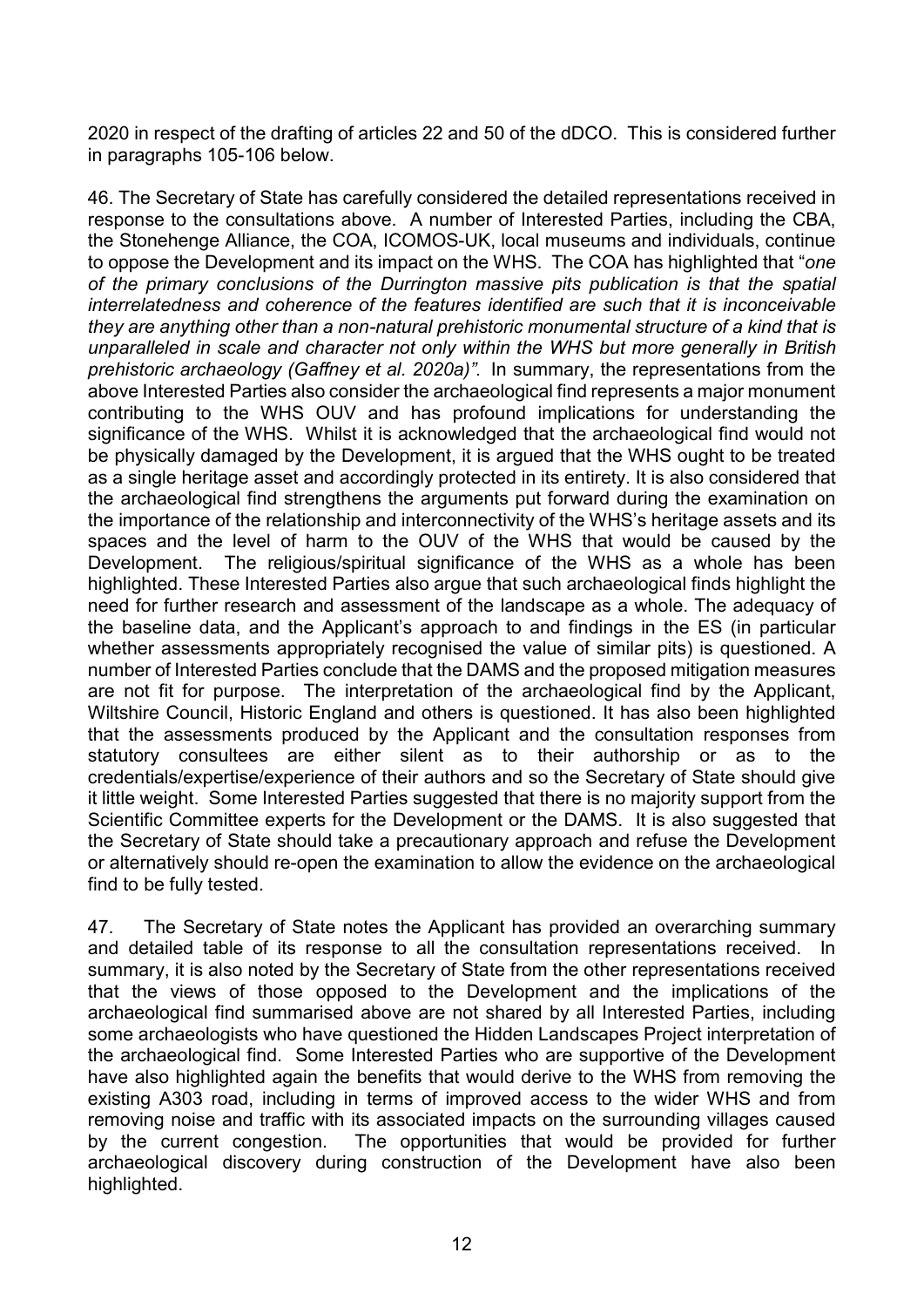48. Furthermore, the Secretary of State notes from Historic England's consultation responses that it considers that the published research on the archaeological find does not change its view that the Applicant's assessments were sufficiently rigorous to inform the determination and development of an appropriate and proportionate archaeological mitigation strategy. It remains of the opinion that the surveys and evaluations conducted as part of the DCO process were adequate to ensure that any features of a similar nature to these within the DCO limits would have been detected. Historic England considers the DAMS provides for a proportionate approach to sampling with natural features that have been shown to contain archaeological remains to be completely excavated (100%) informed by the further development of the research strategy and specialist input. It considers that provision has been made in the DAMS for dealing with unexpected finds during construction and that safeguards have been included to facilitate the integration of these matters as raised by the preliminary results of the research through the SSWSIs. It also believes that the Development scheme has the potential to deliver a lasting positive legacy for one of the most important prehistoric landscapes in the world, helping to reduce the sight and sound of traffic and helping to reunite the landscape and to allow further appreciation and exploration of the WHS and its internationally important archaeological remains.

49. Wiltshire Council also consider the new archaeological findings do not change the assessments of impact of the Development on the OUV of the WHS contained within the ES and HIA. It was pleased to see the additional assessments undertaken by the Applicant and agrees with its conclusions. Its view is that the ES and HIA are thorough and comprehensive and disagrees with those Interested Parties that consider the A303 field evaluation commissioned by the Applicant is inadequate. Wiltshire Council also considers the DAMS and SSWSIs provide a mechanism for fully assessing and mitigating any archaeological remains which may be discovered during the mitigation phase on the road line and portals. Similarly, the National Trust also consider there are no substantive implications for the Applicant's ES, the HIA or the DAMS. The English Heritage Trust also consider that the archaeological find does not imply that the heritage assessments by the Applicant were not rigorous enough and note that an iterative and reflexive process of assessment for new discoveries is already built into the DAMS. Its view is also that its ability to encourage visitors to explore further into the landscape is greatly hampered by the current A303 road and the Development has the potential to transform the Stonehenge part of the WHS landscape by removing the sight and sound of the current road.

50. Following the further consultations of 16 July and 20 August, the Secretary of State is satisfied that Interested Parties have been provided with adequate opportunity to scrutinise all relevant documents and make their views known on this matter both during and since the examination. Further, in response to the suggestion that the examination should be reopened to consider this matter, the Secretary of State notes that there is no legislative provision that allows for the re-opening of the examination. With regards to the concerns also raised relating to the expertise and qualifications of the person or persons responsible for preparing the Applicant's ES and HIA and also those of statutory consultees, the Secretary of State notes that a statement of expertise was included in paragraph 1.5 of the Main Report of the Applicant's ES in accordance with the requirements of the 2017 Regulations. Although the Applicant also subsequently provided an ES Addendum following the close of the examination, the Secretary of State considered that information to be "any other information" for the purposes of the 2017 Regulations that does not require a similar statement of expertise. However, in the interests of good administration and fairness, the Secretary of State asked that this be treated for advertising purposes as if it were "further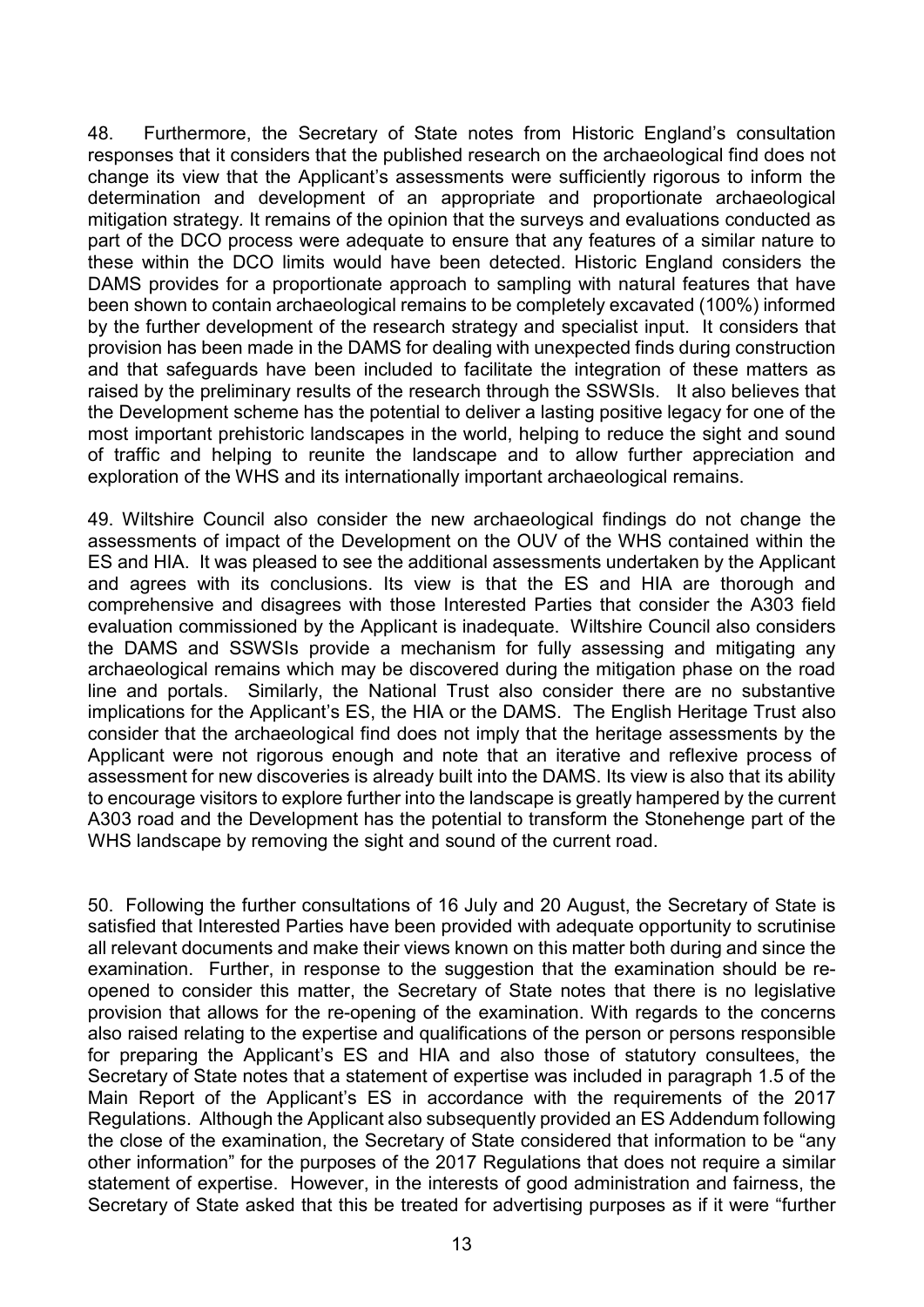information" under the 2017 Regulations. In conclusion on cultural heritage and the historic environment, the Secretary of State places great importance in particular on the views of his statutory advisor, Historic England and also sees no reason to doubt the expertise of those from Historic England or other statutory consultees that have advised on this matter (or indeed on other matters relating to the application). As indicated above, whilst he accepts there will be harm, there is no suggestion from Historic England that the harm will be substantial. The Secretary of State agrees with Historic England on this matter and is also encouraged by the continued role Historic England would have in the detailed design and delivery of the Development should consent be granted. Whilst also acknowledging some Scientific Committee experts are not content with the mitigation proposed and also that the ExA was not content with the proposed approach to artefact sampling, the Secretary of State accepts Historic England's views on this matter and is satisfied that the mitigation measures included in the updated OEMP and DAMS as submitted by the Applicant on 18 May 2020 and secured by requirements 4 and 5 in the DCO are acceptable and will help minimise harm to the WHS.

51. He is also satisfied whilst giving great weight to that harm, it would not outweigh the issue-specific traffic and transport [ER 5.17.23 -5.17.24, 5.17.59, ER 5.17.78 – 5.17.80 and ER 5.17.124 – 517.127], community [ER 5.14.32], economic [ER 5.16.41, ER 5.16.98 - 5.16.99, ER 5.17.34, ER 5.17.119 and ER 5.17.128], ecological [ER 5.5.65, 5.5.73, 5.5.85, 5.5.89 and 5.5.101] and water environment [ER 5.9.126] benefits of the Development that have been recognised by the ExA or the cultural and historic environment benefits of the Development identified above by the Applicant [ER 5.7.29], Wiltshire Council, Historic England, the National Trust, English Heritage Trust and DCMS.

## Landscape and Visual Effects

52. The Secretary of State notes the ExA's consideration of landscape and visual effects [ER 5.12]. The ExA's conclusions are that beneficial landscape and visual effects would include those which impinge on the connectivity and tranquillity of the landscape within much of the WHS through conversion of the existing A303 road to a NMU byway. It considers beneficial visual effects would also be available to WHS visitors and users of the PRoW network in much of the WHS and also that the Winterbourne Stoke visual receptors and townscape would benefit [ER 5.12.148]. However, the ExA also concludes there would be adverse effects on the landscape and visual amenity to the west of Green Bridge 2, where the impact of the carriage embankment, the River Till crossing and users of the PRoW network would also be adversely affected. The ExA considers the character of the landscape would be significantly harmed in areas associated with the Longbarrow Junction and the western cutting and portal despite mitigation measures. In addition, there would be adverse visual impacts experienced by users of the new byway system along the line of the old A303 road where, at certain points, very close views into the cutting and down towards the portal would be inevitable, but use of the byway would be enjoyable away from the cutting and Junction [ER 5.12.149]. Whilst in many respects, the ExA considers the Development has been designed carefully to accord with paragraphs 5.157 and 5.158 of the NPSNN, its view is that despite mitigation, the overall effect on landscape character and visual amenity would cause considerable harm and therefore conflicts with the NPSNN [ER 5.12.150]. The ExA considers conflict with the Core Policy 51 of Wiltshire's development plan would also arise, even though notably with regard to the benefits identified from reduced light pollution [ER 5.7.29, 5.7.235, 5.7.245, 5.7.310] and the impact of the existing A303, the Development accords with the policies set out in the WHS Management Plan [ER 5.12.151].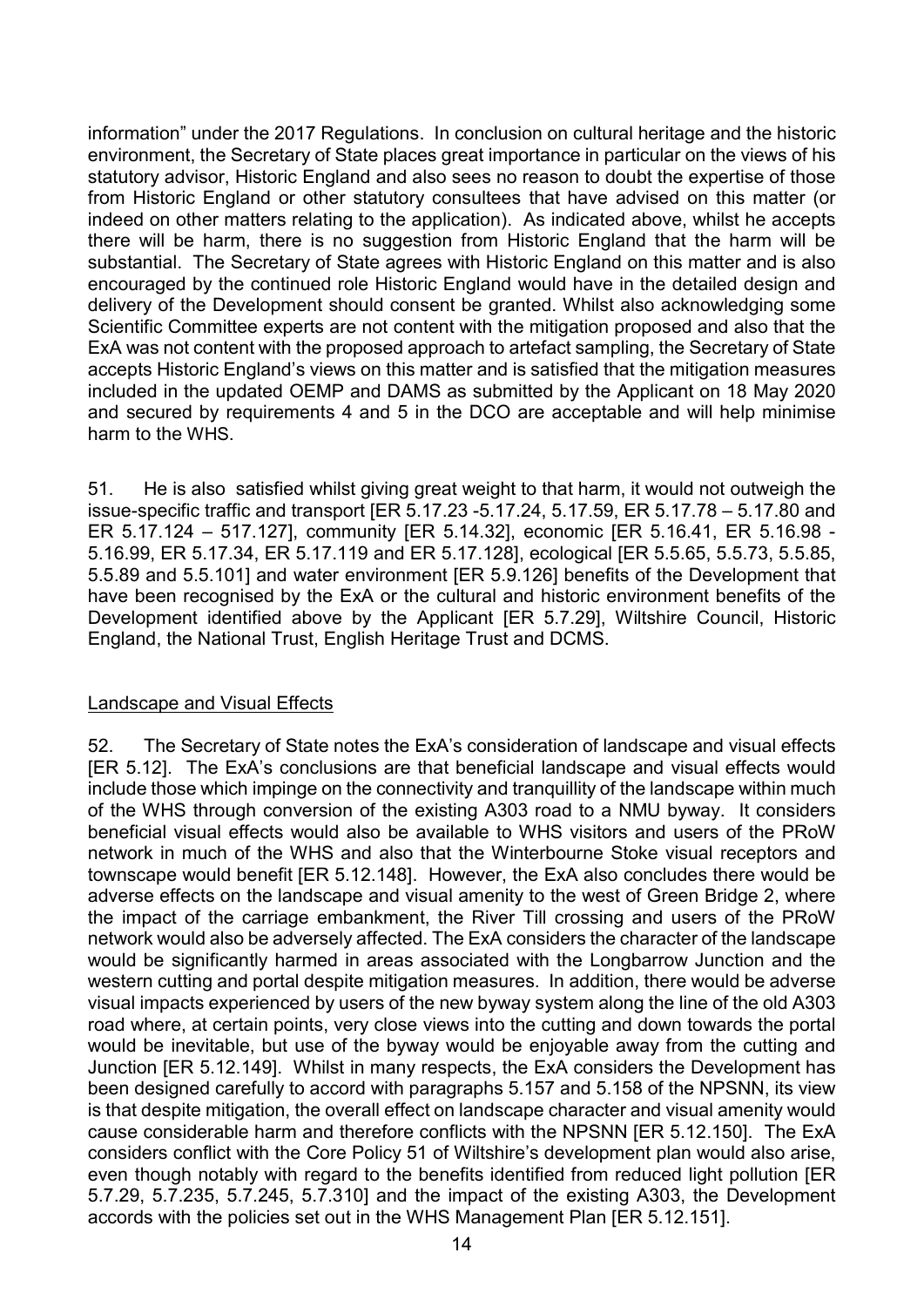53. The Secretary of State also recognises the landscape and visual impact concerns of others including the Campaign to Protect Rural England [ER 5.12.37 – 5.12.38], WHSCU  $IER 5.12.39 - 5.12.41$ . the Stonehenge Alliance  $IER 5.12.42 - 5.12.53$ . CBA  $IER 5.12.54$  $-5.12.59$ ] and COA [ER  $5.12.60 - 5.12.65$ ].

54. The Secretary of State notes that Wiltshire Council's Local Impact Report [Examination library document REP1-057] identifies some construction impacts and also that during operation residual adverse visual effects would remain within the River Till valley arising from the new viaduct and for users of the PRoW network, and for residents at Countess Farm. However, it also points to permanent beneficial landscape and visual effects due to improved tranquillity, habitat creation and a reduction in landscape severance within the WHS, during the operational phase of the Development [ER 5.12.26 -5.12.27]. In a written representation [Examination library document REP2-045], Wiltshire Council also considers that overall, it delivers beneficial effects through the reconnection of the landscape within the WHS and avoiding the severance of communities [ER 5.12.28].

55. Similarly, the Secretary of State notes that Historic England considers that the Development would bring about a significant reduction in the sight and sound of traffic in the part of the WHS where it would most improve the experience of the iconic Stonehenge monument, and enhancements to the experience of the solstitial alignments. It would also facilitate wider access, allowing people to reach and explore the landscape further, reuniting previously severed parts of the WHS [ER 5.12.32]. English Heritage Trust noted the significant positive impact for the public and the WHS from removing the old Stonehenge visitor facilities and grassing over of the A344 in 2013 and considers the current Development has the potential to further transform the WHS and make significant improvements to the setting of WHS. It also welcomes the reconnection of the Avenue [ER 5.12.33 -5.12.34]. The National Trust also consider the Development could provide an overall benefit to the WHS [ER 5.12.35 – 5.12.36].

56. In considering the above, the Secretary of State agrees that there will be both adverse and beneficial visual and landscape impacts as identified by the ExA in its Report [ER 5.12.148 – 5.12.149]. However, he disagrees that the level of harm on landscape impacts conflicts with the aims of the NPSNN. The Secretary of State is satisfied the Development has been designed to accord with the NPSNN and is also satisfied that reasonable mitigation has been included to minimise harm to the landscape. He recognises the adverse harm caused but considers that the beneficial impacts throughout most of the WHS outweigh the harm caused at specific locations and therefore considers that there is no conflict with the aims of the NPSNN [ER 5.12.150]. For these reasons, he considers landscape and visual effects to be of neutral weight in the overall planning balance.

## Health and Wellbeing

57. The sensitivity of the WHS environment to people's beliefs and their rights to exercise those beliefs is recognised. The broader WHS landscape's religious and spiritual significance is also understood and appreciated. Furthermore, the Secretary of State notes that no evidence was presented to suggest that the Development would prevent or limit anyone from exercising these rights [ER 5.11.66]. The ExA considers the Applicant has fully addressed this issue and is satisfied that the Development would accord with the NPSNN [ER 7.2.46]. The Secretary of State agrees. He also agrees that article 16 of the dDCO, as revised during the examination, would address the concerns of the Druid Orders in respect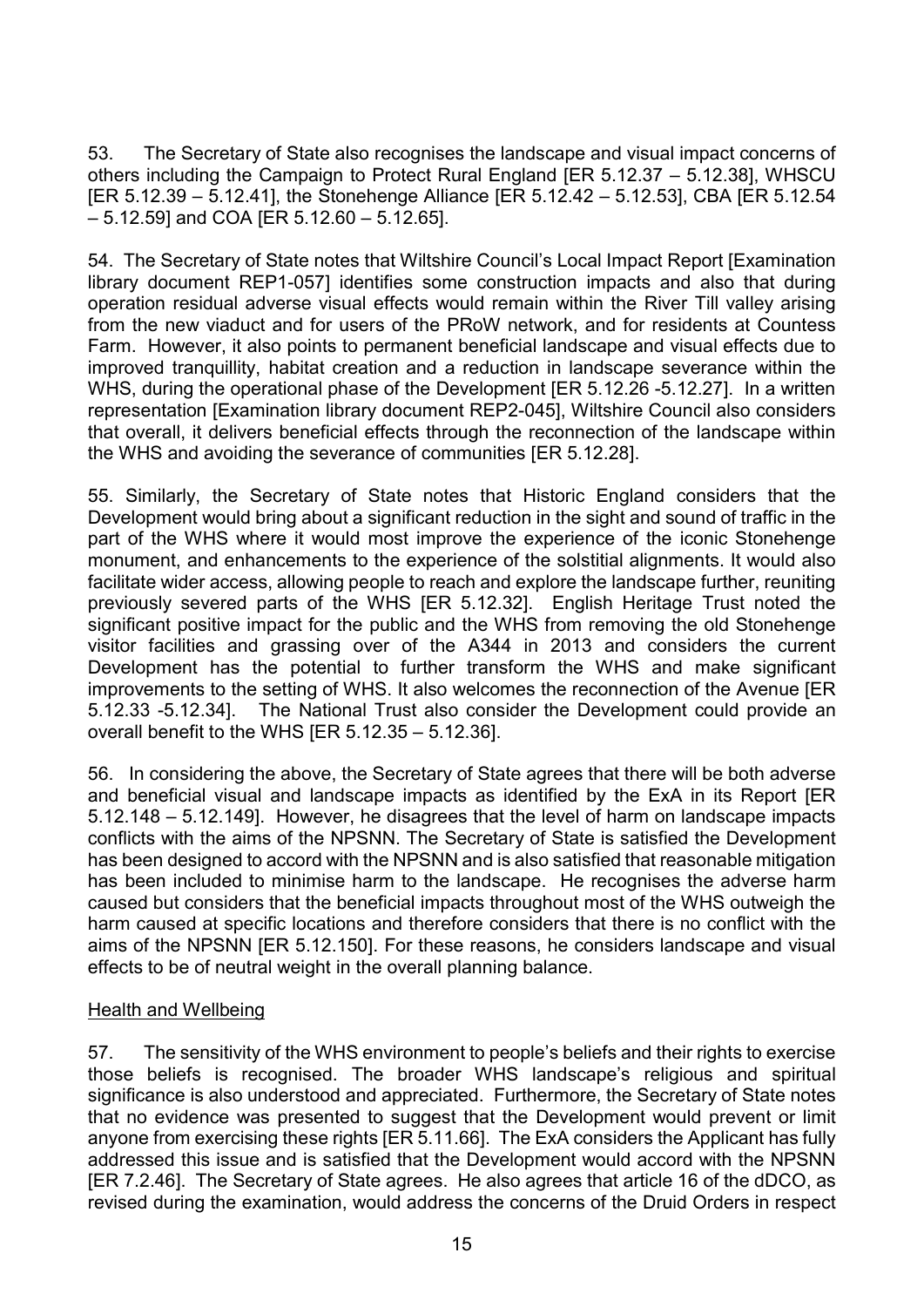to the treatment of human remains [ER 7.2.47]. However, the ExA accepts that the changes that would result from the Development would adversely affect a significant number of people who have become accustomed to seeing the Stones as they pass the site. It considers this loss of view is an adverse impact, albeit of modest weight, in the overall planning balance [ER 7.2.48]. The proposed design has evolved to minimise adverse impacts during construction and operation and the ExA considers that any adverse effects on residential amenity would be reduced to an acceptable level [ER 7.2.49]. Overall, the Secretary of State is satisfied that with the exception of the loss of views of the Stones for those passing the monument, to which modest weight is attached, there are no other health and wellbeing issues that weigh against the Development in the planning balance [ER 7.2.52].

#### Public Rights of Way and Non-Motorised Users

58. The Secretary of State notes the ExA's view that there is no reason to withhold DCO consent on the basis of the implications of the Development for the PRoW network. The Secretary of State also notes the ExA's view that the Development makes appropriate provision for mitigating the effects of the scheme on NMUs, reduces severance and enhances connectivity in accordance with the advice in the NPSNN and NPPF. The ExA considers there would be a slight loss of amenity currently enjoyed by motorcyclists and others as a consequence of the link between Byways Open to All Traffic ("BOATs") 11 and 12. However, it does not consider there would be any breach of section 136 of the 2008 Act or the duties of the Applicant or Wiltshire Council as highways authorities under section 130 of the Highways Act 1980 [ER 5.15.158]. The ExA is also satisfied that the DCO and OEMP secured by requirement 4 of Schedule 2 to the DCO contain effective provision for consultation with stakeholders on matters such as standard of provision of new and modified rights of way, appropriate surfacing to facilitate shared use, fencing and detailed design matters to ensure integration within and adjoining the WHS landscape. However, the ExA also acknowledges that in some locations this will involve compromises which may not fully satisfy the objectives of particular user groups. Nevertheless, the Development as a whole responds satisfactorily to the NPS policy requirement to enhance accessibility for NMUs and to mitigate impacts on accessibility for NMUs [ER 5.15.160].

59. Whilst noting the views of cycling user groups made both during and since the examination on the implications of the Development for NMUs, including Cycling UK's postexamination representations on cyclists being able to use the proposed tunnel between the Longbarrow and Countess junctions, the Secretary of State shares the Applicant's safety concerns on this matter. He is satisfied that an alternative route is available and notes that the Development would also include 10 miles of surfaced, restricted byways and bridleways where motorised vehicles are excluded. He sees no reason therefore to disagree with the ExA's conclusion that there are no material adverse impacts upon users of PRoWs or NMUs to weigh against the identified benefits of the Development in the planning balance except in relation to a slight loss of amenity currently enjoyed by motorcyclists and others as a consequence of a link between BOATs 11 and 12. However, it is noted that the ExA considers there are reasonable alternatives available and so it is not necessary to provide an alternative route for those users under section 136 of the 2008 Act IER  $5.15.138 -$ 5.15.139]. The Secretary of State agrees with the ExA's conclusion on this matter and that the slight loss of amenity above is a factor to which very limited weight should be attributed [ER 7.2.60 – 7.2.61]. Socio-Economics Effects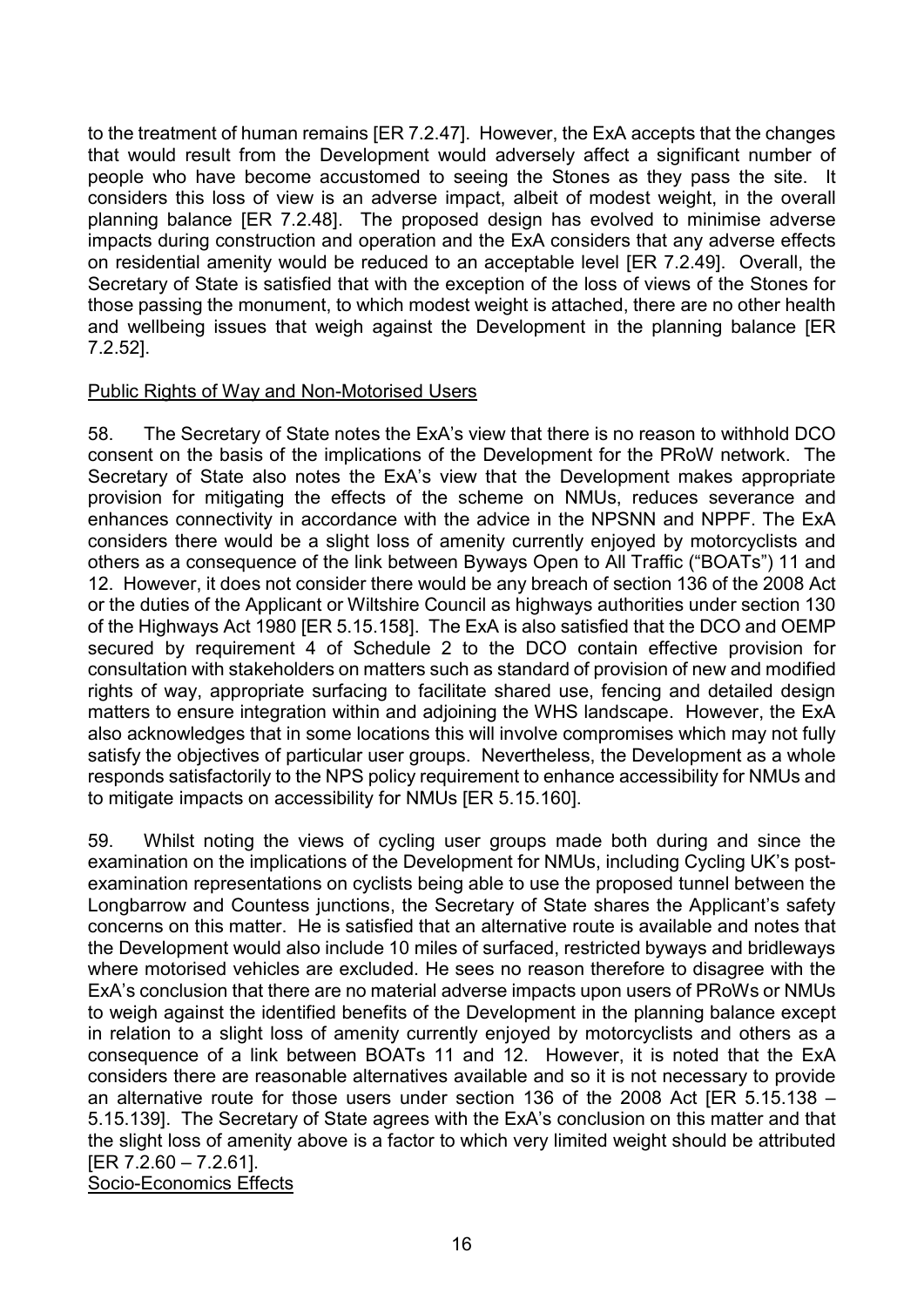60. The Secretary of State notes that socio-economic concerns were raised during the examination from individuals and individual businesses and companies. The Secretary of State sees no reason to disagree with the ExA's conclusion that the temporary harm identified during the construction period and long-term effects during operation have been appropriately assessed and would be satisfactorily mitigated by means of the obligations in the OEMP that are be secured through the DCO. Whilst the potential harm to these individuals and businesses is a factor to weigh in the planning balance, the Secretary of State agrees it should be attributed limited weight [ER 7.2.62 – 7.2.64].

### Other Issues Considered by the ExA

## Climate Change

61. The Secretary of State notes the ExA's consideration of climate change [ER 5.6]. The ExA's consideration of this matter includes a summary of the Applicant' s approach [ER 5.6.30 – 5.6.35] to amendments made to the Climate Change Act 2008 by the Climate Change Act 2008 (2050 Target Amendment) Order 2019<sup>5</sup>, which amends section 1 so that the target is for net zero greenhouse gas emissions (following an adjustment for trading in carbon units). The ExA has also considered the individual and cumulative carbon emission concerns raised by other Interested Parties during the examination [ER 5.6.36-5.6.43]. The Secretary of State notes from the ExA's conclusions on this matter [ER 5.6.44 – 5.6.58] that the ExA concurs with the Applicant that it would not be possible to provide an accurate or robust assessment of contribution made by the Development to the cumulative impact, together with other schemes, on overall greenhouse gas emissions. Nonetheless, the ExA is satisfied that the Development's greenhouse gas contribution as a proportion of the total UK carbon emissions would be very small [ER 5.6.56]. The Secretary of State sees no reason to disagree with the ExA's conclusion that the Applicant's ES and additional information provided by the Applicant during the examination has demonstrated that, taking into account the identified mitigation measures, the Development would be in accordance with national and local policies and guidance in relation to climate change [ER 5.6.58]. He is satisfied the Development is consistent with paragraphs 5.17 and 5.18 of NPSNN and that the increase in carbon emissions that would result from the Development are not so significant that it would have a material impact on the ability of the Government to meet its carbon reduction targets. In conclusion, the Secretary of State therefore also agrees with the ExA that climate change is not a matter that weighs against the Development in the planning balance [ER 7.2.30].

62. The Secretary of State also notes the post examination representations and consultation responses from the Stonehenge Alliance in relation to transport and climate change issues, including its comments calling for the need for reassessment of the future of the Road Investment Strategy 2: 2020-2025 ("RIS2")<sup>6</sup> published in March 2020 and the A303 scheme following Covid-19 and the advisability of awaiting the outcome of the subsequent legal challenge to RIS2 by the Transport Action Network. Whilst it would not be appropriate for the Secretary of State to comment on the legal challenge to RIS2, he does not consider that the representations from the Stonehenge Alliance lead him to reach a different

6

 $\overline{a}$ <sup>5</sup> http://www.legislation.gov.uk/uksi/2019/1056/contents/made

https://assets.publishing.service.gov.uk/government/uploads/system/uploads/attachment\_data/file/872252/ro ad-investment-strategy-2-2020-2025.pdf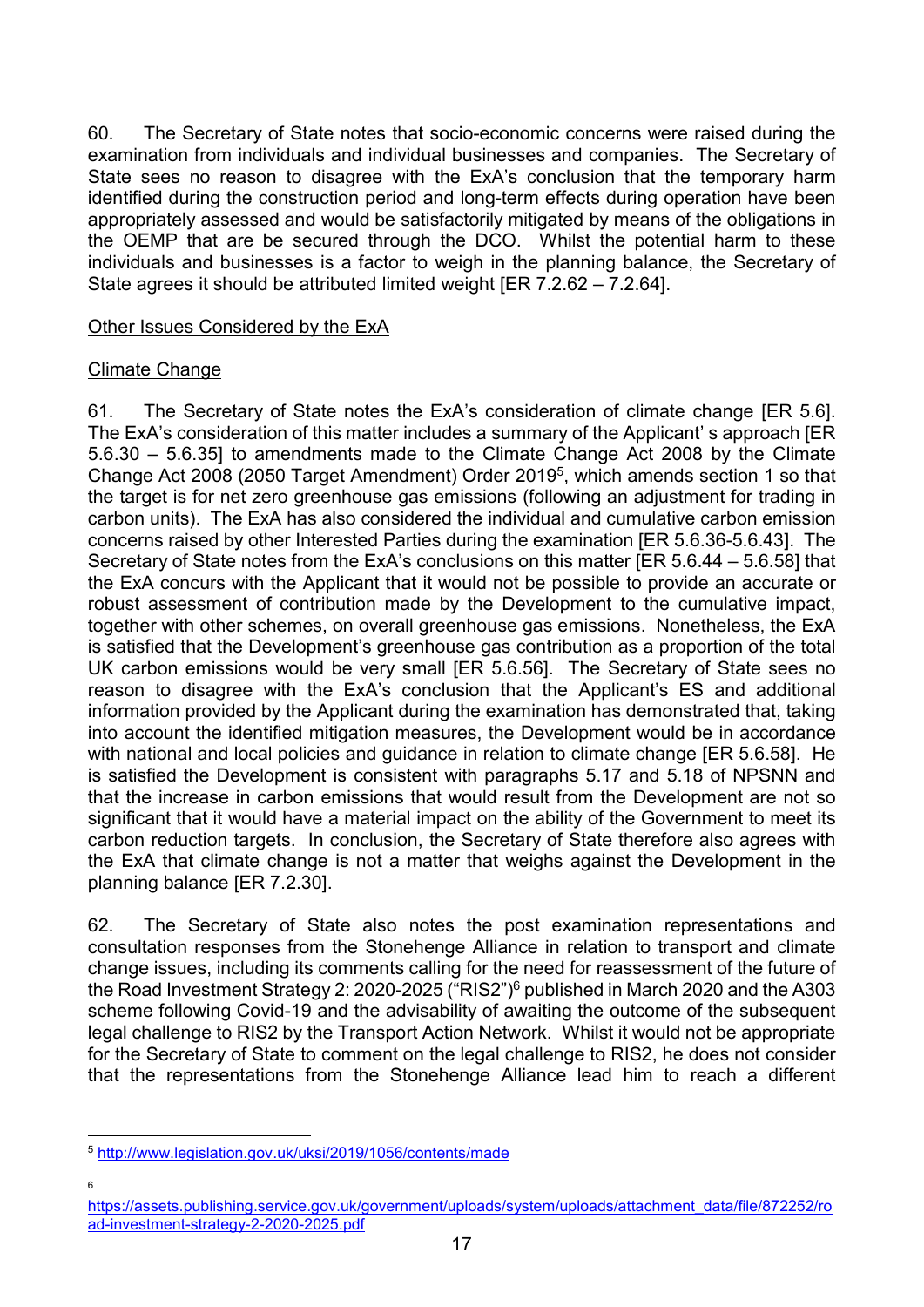conclusion on this matter or require him to delay a decision on the application pending the outcome of that legal challenge.

### Other Issues

63. It is noted that the ExA considers in respect of the Development that, on balance, the impacts of the following matters are also of neutral weight in the decision as to whether to make the DCO: air quality [ER 5.3 and ER 7.2.27]; alternatives [ER 5.4 and ER 7.2.28]; biodiversity and wildlife [ER 5.5 and ER 7.2.29]; design [ER 5.8 and ER 7.2.34]; flood risk, ground water protection and water environment [ER 5.9 and ER 7.2.44]; geology, soil and land contamination [ER 5.10 and ER 7.2.38]; noise and vibration [ER 5.13 and ER 7.2.58]; people and communities [ER 5.14 and ER 7.2.59]; and traffic and transportation [ER 5.17 and ER 7.2.68]. The Secretary of State sees no reason to disagree with the ExA's reasoning and conclusions on these matters.

## Whether subsections (4), (5) or (6) of section 104 of the 2008 Act apply in this Case

## The World Heritage Convention

64. The Secretary of State notes that a number of Interested Parties made legal submissions alleging that the Development would be in breach of the United Nations Scientific and Cultural Organisation Convention concerning the protection of World Cultural and Natural Heritage 1972 ("WHC") [ER 7.3.1 – 7.3.8]. Section 104(3) of the 2008 Act requires the Secretary of State to decide an application in accordance with the relevant NPS, except where satisfied, amongst other things, that this would lead to the UK being in breach of its international obligations. Interested Parties therefore raised the question of whether granting consent in accordance with the NPSNN would place the UK in breach of Articles 4, 5 and 6 of the WHC [ER 7.3.35 – 7.3.38].

65. The ExA has set out its conclusions in relation to the WHC [ER 7.3.35 - 7.3.43]. As the ExA has noted, an international treaty has no legal effect in domestic law unless implemented by domestic legislation. Designation of a WHS brings no additional statutory controls, but protection is afforded through the planning system. The relevant planning policies are contained in the NPSNN and the NPPF, which postdate the WHC and the ICOMOS Guidance, and the ExA considers it is entitled to assume they were also taken into account in the formulation of those national planning policy documents. The ExA considers the protection and conservation of WHSs is thereby integrated into the UK planning system, including for Nationally Significant Infrastructure Projects applications. As the ExA notes, these policies have not been subject to any legal challenges on the grounds of noncompliance with the WHC or the Operational Guidelines [ER 7.3.39 – 7.3.40].

66. The Secretary of State agrees with the ExA and also does not accept that a finding of harm (whether substantial or less than substantial) to the attributes of OUV must inevitably mean that the grant of development consent for the Development would result in the UK being in breach of its international obligations under the WHC. As the ExA has noted, the application by the Secretary of State of the relevant domestic policies and ultimately the planning balance envisaged in the NPSNN in the decision-making process would not have that effect. The Secretary of State is satisfied that the Development is in accordance with NPSNN and in granting consent, this would not lead to the UK being in breach of its WHC obligations [ER 7.3.43].

Other international or national enactments and duties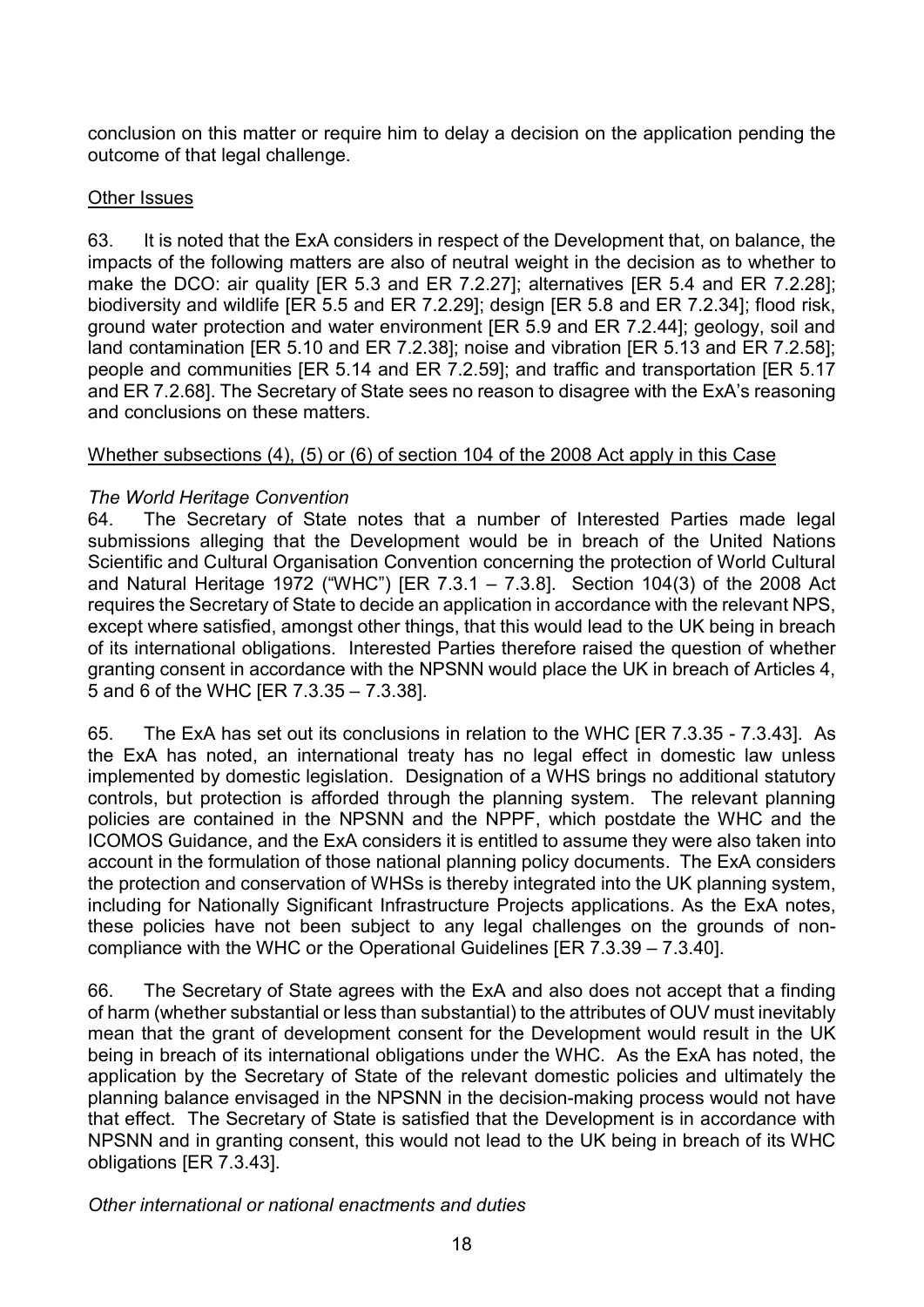67. The ExA notes that the Stonehenge Alliance and other Interested Parties considered that approval of the Development would be contrary to, amongst other things, the Environmental Impact Assessment Directive (85/337/EEC); the Habitats Directive (Council Directive 92/43/EEC); the Conservation of Habitats and Species Regulations 2017 (Habitats Regulations) in respect of the Salisbury Plain SPA and River Avon SAC; the Bern Convention on the Conservation of European Wildlife and Habitats; the Birds Directive (2009/147/EC) in respect of Annex I species; the Aarhus Convention, in respect of genuine public participation in environmental decision-making; the European Convention on the protection of the Archaeological Heritage; the European Landscape Convention; the SEA Directive (European Directive 2001/42/EC) and the Environmental Assessment of Plans and Programmes Regulations 2004 (Statutory Instrument 2004, No. 1633) on the environmental impacts of the planned A303/A358 corridor improvements programme alone and in combination [ER 7.3.44 – 7.3.52]. The Secretary of State notes the ExA's consideration of the above matters [ER 7.3.63 – 7.3.96]. The ExA has considered whether deciding the application in accordance with NPSNN would lead to the UK being in breach of any of its international obligations or to the Secretary of State being in breach of any duty imposed on the Secretary of State or under any enactment, or whether it would be unlawful by virtue of any enactment to do so. The Secretary of State agrees with the ExA's conclusion that there would be no impediment to a decision made in accordance with the NPSNN pursuant to subsections (4), (5) and (6) of section 104 of the 2008 Act [ER 7.5.28].

## Habitats Regulations Assessment ("HRA")

68. Under regulation 63 of the Conservation of Habitats and Species Regulations 2017 ("the Habitats Regulations"), the Secretary of State as the competent authority is required to consider whether the Development would be likely, either alone or in-combination with other plans and projects, to have a significant effect on a European Site.

69. Where likely significant effects cannot be ruled out the Secretary of State must undertake an appropriate assessment ("AA") under regulation 63(1) of the Habitats Regulations to address potential adverse effects on site integrity. Such an assessment must be made before any decision is made on undertaking the plan or project or any decision giving consent, permission or other authorisation to that plan or project. In light of any such assessment, the Secretary of State may grant development consent only if it has been ascertained that the project will not, either on its own or in-combination with other plans and projects, adversely affect the integrity of such a site, unless there are no feasible alternatives and imperative reasons of overriding public interest apply.

70. The Secretary of State notes that the Applicant concluded that no likely significant effects were anticipated to occur at the following sites and this conclusion was not disputed:

- Chilmark Quarries Special Area of Conservation ("SAC");
- Mottisfont Bats SAC: and
- Mells Valley SAC.

71. The Secretary of State notes the Applicant identified potential likely significant effects for the following sites:

- River Avon SAC:
- Salisbury Plain SAC; and
- Salisburv Plain Special Protection Area ("SPA").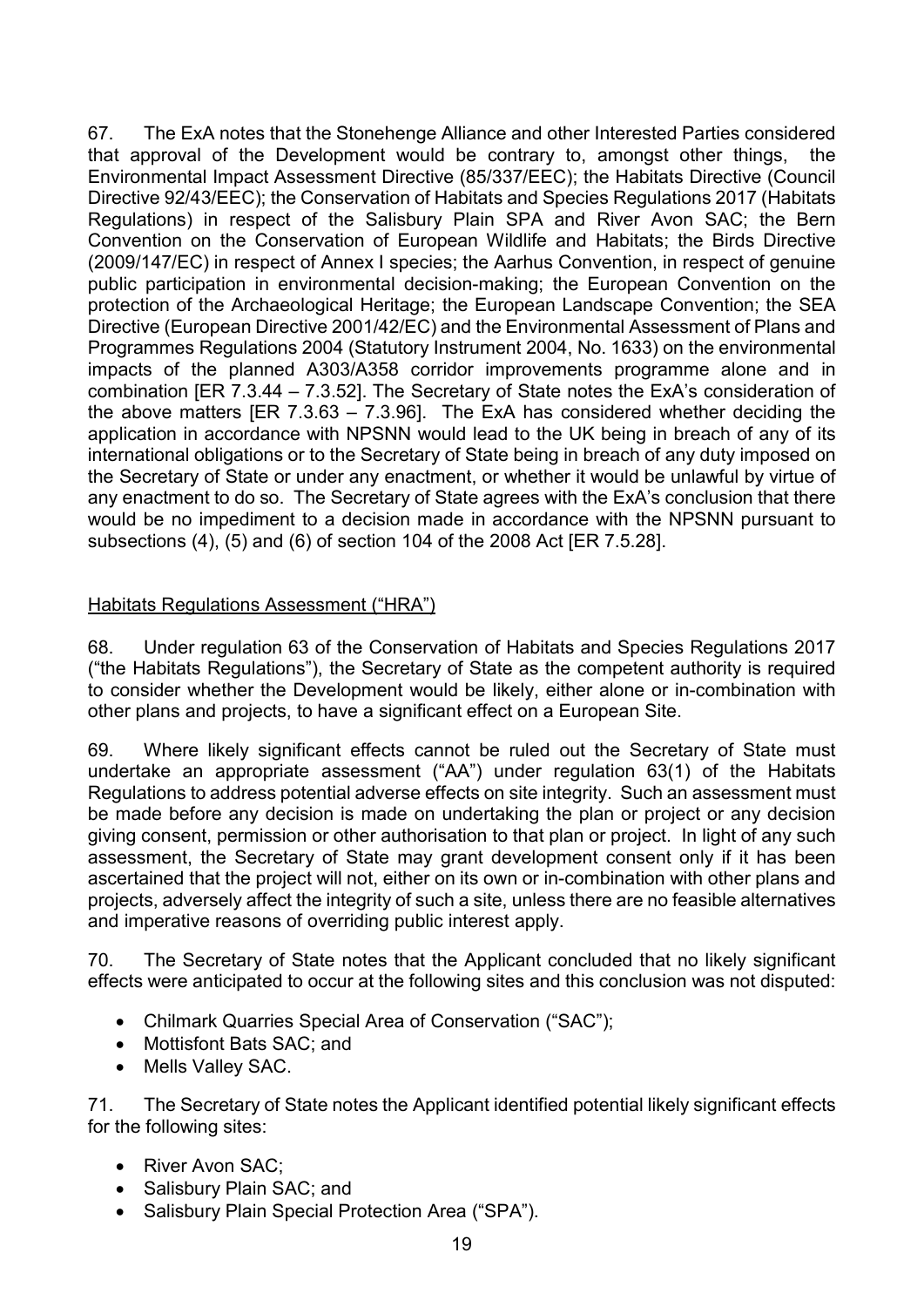72. In respect of the River Avon SAC, the Applicant concluded no likely significant effects for all potential effects considered except for the shading of the River Till, which was considered to have potential for likely significant effects on all qualifying features except Desmoulin's whorl snail. The Applicant subsequently concluded no adverse effects on the integrity of the SAC as a result of potential shading. Natural England ("NE") as the Statutory Nature Conservation Body agreed that no likely significant effects is anticipated to occur on the River Avon SAC, and therefore an AA is not required [ER 6.4.32 and ER 6.5.8]. The Environment Agency ("EA"), in respect of its remit for hydrological and hydrogeological matters, also agreed that there would be no adverse effects on the integrity of the River Avon SAC [ER 6.4.28]. The ExA determined that an AA was required in respect of a number of potential effects previously screened out by the Applicant, due to the potential reliance on measures intended to avoid or reduce harmful effects [ER 6.4.9 – 6.4.52]. In conclusion on the River Avon SAC, given their views, the ExA is satisfied that the measures relied upon for the conclusions of the HRA are sufficiently secured by relevant provisions in the DCO and that sufficient information has been provided by the Applicant to demonstrate beyond reasonable scientific doubt that there would be no adverse effect on the integrity of the River Avon SAC either alone or in-combination with plans or projects [ER 6.5.21 – 6.5.22].

73. In respect of the Salisbury Plain SAC, the Applicant concluded no likely significant effects for all effects considered except for dust deposition during construction. The Applicant subsequently concluded no adverse effects on the integrity of the SAC as a result of dust deposition during construction with the proposed control measures. In conclusion on the Salisbury Plain SAC, the ExA agrees that the dust suppression and control mitigation measures as secured and implemented by the OEMP [Examination library document AS-129] and as referenced in the Consolidated Environmental Mitigation Schedule [Examination library document AS-135] are sufficient for the Secretary of State to conclude there would be no adverse effect on the integrity of the qualifying features of the SAC from the construction air quality effects from dust either alone or in-combination with other plans and projects [ER 6.5.30].

74. In respect of the Salisbury Plain SPA, the Applicant identified three potential impact pathways where a likely significant effect to stone curlew of the Salisbury SPA could not be ruled out relating to: the loss of a stone curlew nesting plot; construction disturbance of nesting stone curlew; and recreational disturbance to stone curlew (including in-combination effects) [ER 6.5.32]. The Applicant intends to provide four stone curlew plots in total: a replacement plot at Parsonage Down to address the direct loss of an existing plot; one additional plot agreed in principle with the Royal Society for the Protection of Birds ("RSPB") on its reserve at Winterbourne Down; and two additional plots have been committed to on the same basis as the Winterbourne Down plot [ER 6.5.43]. The proposed replacement plot is to be located within the existing Salisbury Plain SAC. However, given the size of the plot the Applicant submits that "plot creation will not constitute a significant 'loss' of SAC habitat" and no adverse effect on the integrity of the Salisbury SAC is anticipated [ER 6.5.34].

75. Towards the end of the examination, the Applicant included a new requirement (requirement 12) in the dDCO to secure the provision and maintenance of the proposed replacement and additional stone curlew breeding plots. The ExA also recommended proposed changes to requirement 12 in its recommended dDCO, which the Secretary of State has since also further consulted on and Natural England have agreed.

76. In conclusion on the Salisbury Plain SPA, the ExA is satisfied that the Applicant has put in place mechanisms that would be secured in the DCO to provide certainty beyond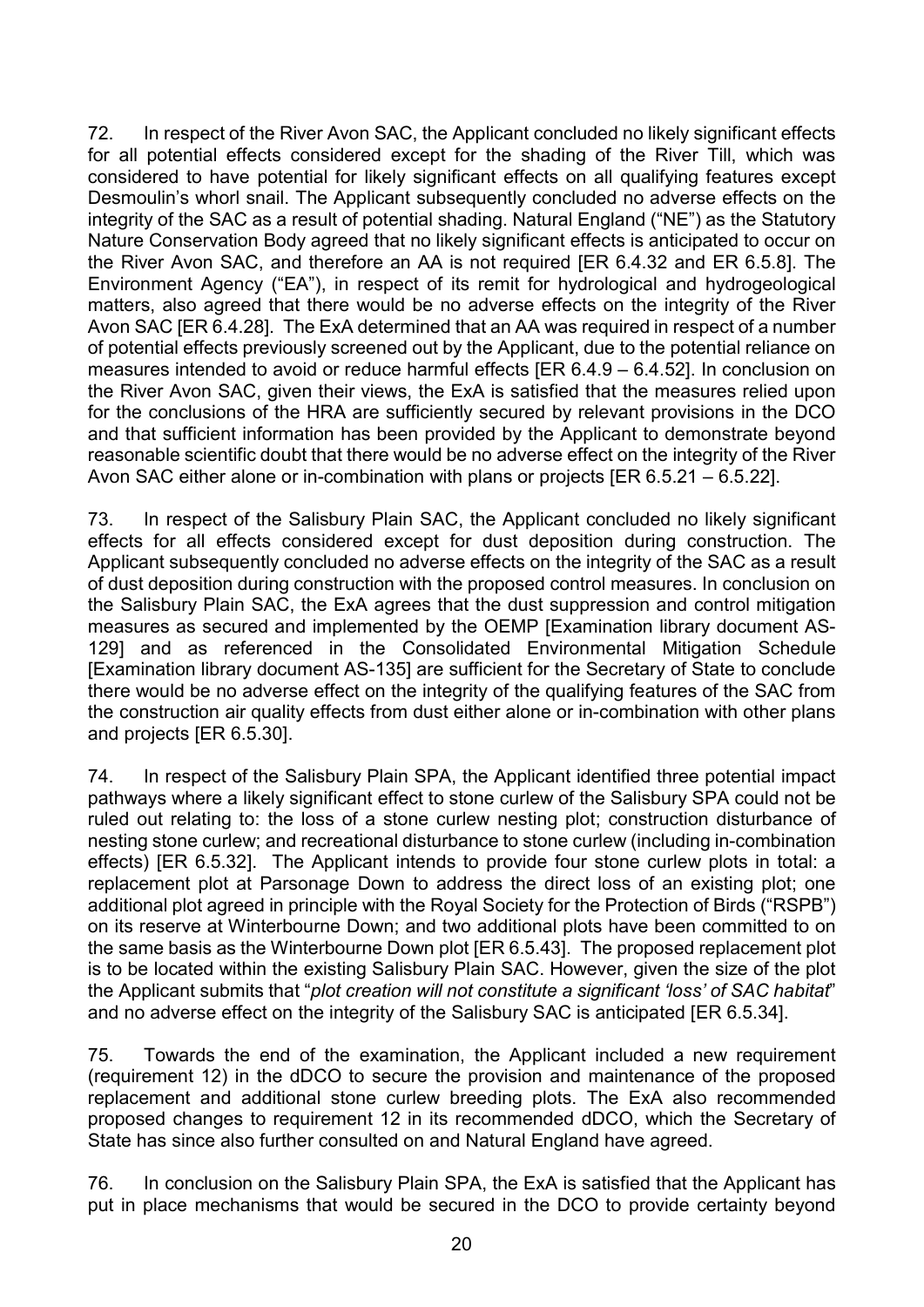reasonable doubt that the land for the proposed plots can be delivered and that suitable management and monitoring measures will be put in place in order for the Secretary of State to conclude no adverse effects on the integrity of the Salisbury Plain SPA alone and in combination with other plans and projects during the construction and operation of the Development [ER 7.4.4 and ER 7.4.6].

### Secretary of State HRA Conclusions

77. Having given consideration to the assessment material submitted during and since the examination, the Secretary of State considers that likely significant effects in relation to construction and/or operations could not be ruled out. The Secretary of State therefore considered an AA should be undertaken to discharge his obligations under the Habitats Regulations. The AA is published alongside this letter.

78. In the Secretary of State's view, the material provided during and since the examination contained sufficient information to inform consideration under regulation 63 of the Habitats Regulations as to the likely impact on the European Sites. The AA has considered the conclusions and recommendation of the ExA. The AA has also taken account of the advice of NE, the EA and the views of other Interested Parties as submitted during and since the examination. Since the close of the examination, the Stonehenge Alliance has made a late representation regarding nutrient levels (including phosphates) affecting the River Avon SAC and this has also been considered as part of the AA.

79. The Secretary of State, having carried out the AA, is content that the construction and operation of the Development, as proposed, with all the avoidance and mitigation measures secured in the DCO, will have no adverse effect on the integrity of any European Site, either alone or in-combination with other plans or projects.

## Overall Conclusions on the Case for Development Consent

80. For the reasons above, the Secretary of State is satisfied that there is a clear need for the Development and considers that there are a number of benefits that weigh significantly in favour of the Development (paragraphs 12-22). He considers that the harm that would arise to agriculture should be given limited weight in the overall planning balance (paragraphs 23-24). In respect of cultural heritage and the historic environment, the Secretary of State recognises that, in accordance with the NPSNN, he must give great weight to the conservation of a designated heritage asset in considering the planning balance and that substantial harm to or loss of designated assets of the highest importance, including WHSs, should be wholly exceptional. He accepts there will be harm as a result of the Development in relation to cultural heritage and the historic environment and that this should carry great weight. Whilst also recognising the counter arguments put forward by some Interested Parties both during and since the examination on this important matter, on balance the Secretary of State accepts the advice from his statutory advisor, Historic England, and is satisfied that the harm to heritage assets, including the OUV, is less than substantial and that the mitigation measures in the DCO, OEMP and DAMS will minimise the harm to the WHS (paragraphs 25-51).

81. The Secretary of State accepts there will be adverse and beneficial visual and landscape impacts resulting from the Development and recognises that the extent of landscape and visual effects is also a matter of planning judgment. He is satisfied the Development has been designed to accord with the NPSNN and that reasonable mitigation has been included to minimise harm to the landscape. He disagrees that the level of harm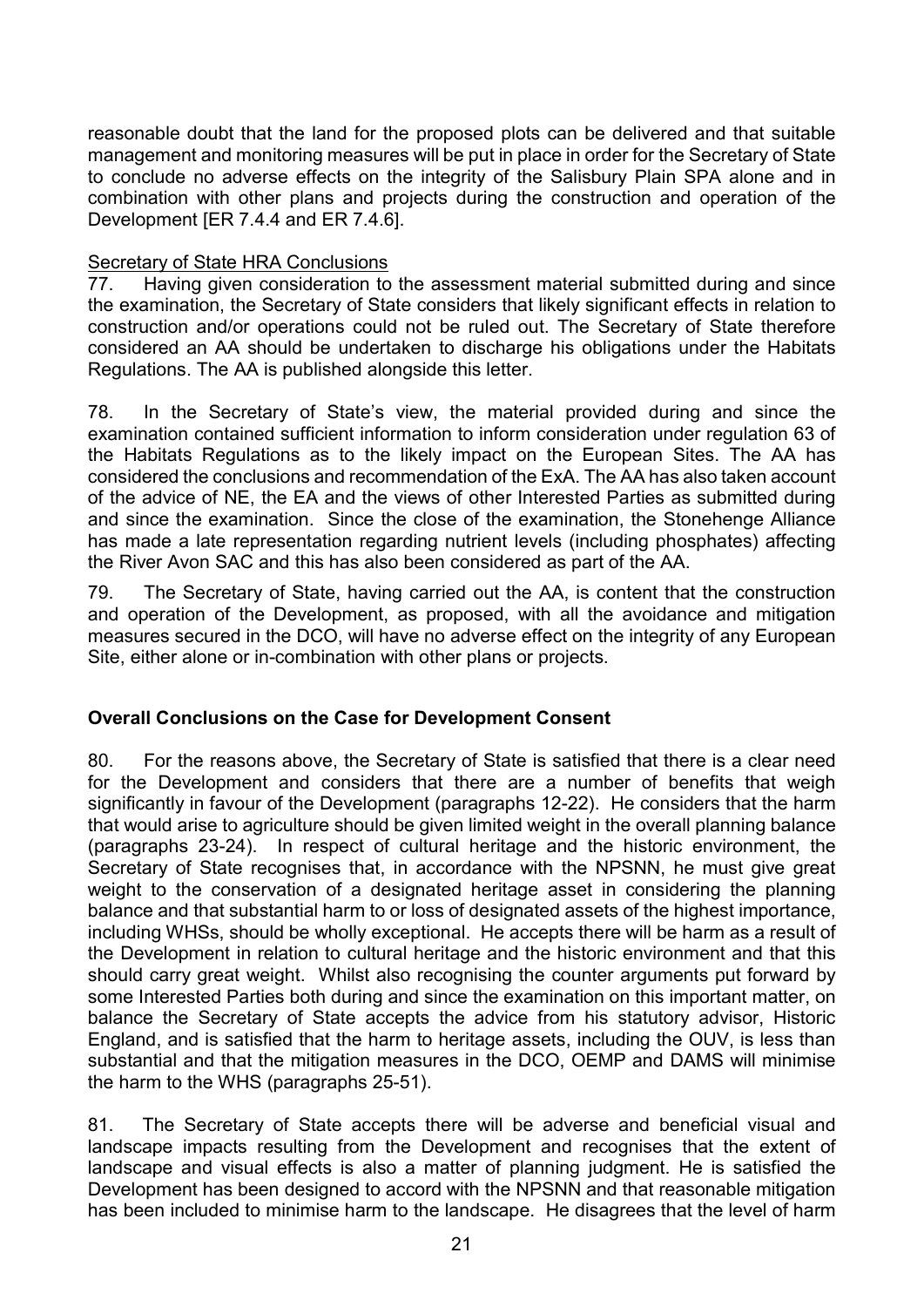on landscape impacts conflicts with the aims of the NPSNN. Whilst he recognises the adverse harm caused, he considers that the beneficial impacts throughout most of the WHS outweigh the harm caused at specific locations and therefore considers that there is no conflict with the aims of the NPSNN. For these reasons, he considers landscape and visual effects to be of neutral weight in the overall planning balance (paragraphs 52-56).

82. The Secretary of State is satisfied that with the exception of the loss of views of the Stones for those passing the site, to which modest weight is attached, there are no other health and wellbeing issues that weigh against the Development in the planning balance (paragraph 57). The Secretary of State agrees with the ExA that there are no material adverse impacts upon users of PRoWs or NMU to weigh against the identified benefits of the Development in the planning balance except in relation to a slight loss of amenity currently enjoyed by motorcyclists and others as a consequence of a link between BOATs 11 and 12. He is satisfied that an alternative route is not necessary under section 136 of the 2008 Act in light of the availability of other reasonable alternatives. The Secretary of State agrees that the slight loss of amenity above is a factor to which very limited weight should be attributed (paragraph 58-59).

83. In respect of socio-economic effects, the Secretary of State is content that whilst the potential harm to individuals and businesses is a factor to weigh in the planning balance, it should be attributed limited weight (paragraph 60). He agrees with the ExA's conclusion that climate change is not a matter that weighs against the Development [ER 7.2.30]. Amendments have been made to the Climate Change Act 2008 by the Climate Change Act 2008 (2050 Target Amendment) Order 2019<sup>7</sup>, which amends section 1 so that the target is for net zero greenhouse gas emissions (following an adjustment for trading in carbon units). However, in view of the small increase in greenhouse gas emissions identified as a result of the Development, the Secretary of State is satisfied that the Development would not have a material impact on the ability of the Government to meet its amended 2050 climate change targets (paragraph 61-62).

84. The Secretary of State agrees with the ExA that, on balance, the impacts of the following matters are also of neutral weight in the decision as to whether to make the DCO: air quality; alternatives; biodiversity and wildlife; design; flood risk, ground water protection and water environment; geology, soil and land contamination; noise and vibration; people and communities; and traffic and transportation (paragraph 63).

85. The Secretary of State is satisfied that the Development is in accordance with the NPSNN and in granting consent, this would not lead to the UK being in breach of its WHC obligations (paragraphs 64-66). In considering whether deciding the application in accordance with the NPSNN would lead the UK to be in breach of any of its international obligations or to the Secretary of State being in breach of any duty imposed on the Secretary of State or under any enactment, or whether it would be unlawful by virtue of any enactment to do so, he agrees with the ExA's conclusion that there would be no impediment to a decision made in accordance with the NPSNN pursuant to subsections (4), (5) and (6) of section 104 of the 2008 Act (paragraph 67).

86. The Secretary of State, having carried out an AA, is content that the construction and operation of the Development, as proposed, with all the avoidance and mitigation measures

 $\overline{a}$ <sup>7</sup> http://www.legislation.gov.uk/uksi/2019/1056/contents/made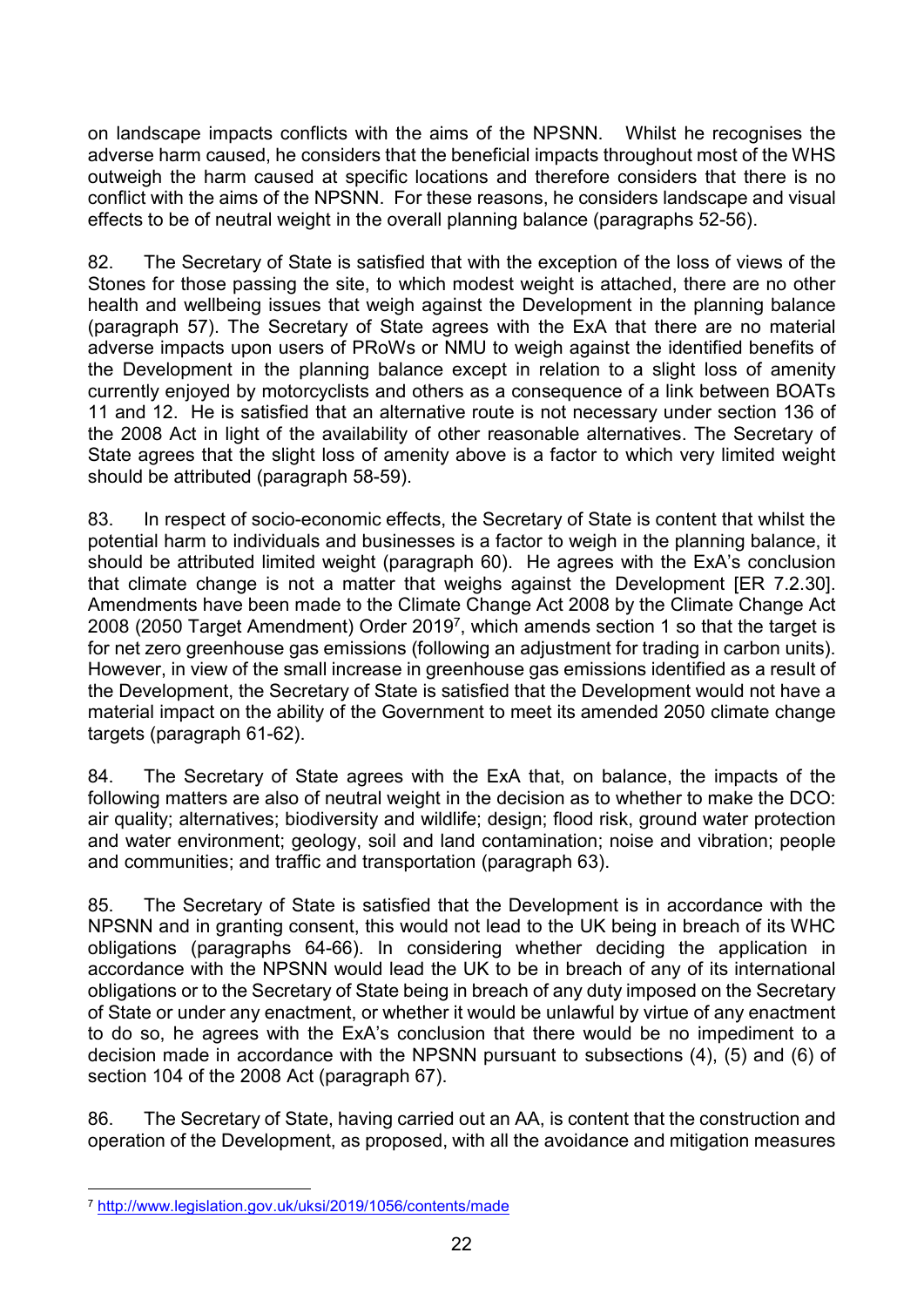secured in the DCO, will have no adverse effect on the integrity of any European Site, either alone or in-combination with other plans or projects (paragraphs 68-79).

87. In conclusion, when considering the impact of the Development as a whole and the mitigation measures to be put in place, the Secretary of State is satisfied that on balance the need case for the Development together with the other benefits identified outweigh any harm.

### Compulsory Acquisition and Related Matters

88. The Secretary of State notes the ExA's consideration of the powers sought by the Applicant for the compulsory acquisition ("CA") of land and rights over land and for the temporary possession ("TP") of land both for construction and maintenance purposes in Chapter 8 of its Report.

89. In particular, the Secretary notes the objections raised by the National Farmers Union ("NFU") relating to: the adequacy of negotiations with affected landowners/NFU members; the justification for CA of individual land plots and need for further assessment and consideration of alternatives, for example, in relation to the proposed balance ponds and the tunnel arisings; and the need for the proposed new PRoW [ER 8.12.8 – 8.12.28]. The Secretary of State also notes there were a number of remaining individual objections at the end of the examination. It is noted that the ExA has set out its consideration of those objectors falling with Parts 1, 2 and 3 of the Book of Reference ("BoR") and the individual site-specific issues raised by: Classmaxi Limited ("CML") [ER 8.12.30 - 8.12.45]; Beacon Hill Land Limited [ER 8.12.46 – 8.12.55]; English Heritage Trust ("EHT") and Historic England [ER 8.12.56 – 8.12.78]; The Warden or Rector and Scholars of The College of The Blessed Mary and All Saints Lincoln in the University of Oxford [8.12.79 – 8.12.92]; P J Rowland and Sons (Farmers) Limited and Mr C A Rowland [ER 8.12.93 – 8.12.108]; Rachel Hosier [ER 8.12.109 – 8.12.125]; Fiona Elizabeth Turner and Robert Lionel Turner, Matthew Edward Turner and Rachel Turner [ER 8.12.126 – 8.12.148]; IMP Investments HSBC Ltd (Grove Asset) [ER 8.12.149 – 8.12.159]; Travelodge Hotels Limited [ER 8.12.160 – 8.12.176]; Stephen Moore, Till Valley Contracting Limited [ER 8.12.177 – 8.12.190]; Mrs P M Sandell and Philip Sawkill [ER 8.12.191 – 8.12.209]; Mr Robin Peter Geoffrey Vincent Parsons [ER 8.12.210 – 8.12.223]; Catriona Rose Guinness, Erskine Stuart Richard Guinness, and Finn Benjamin Guinness (Biddesden House Farm Partnership), Berwick Down Limited [ER 8.12.224 – 8.12.238]; Hugh Newman [ER 8.12.239 – 8.12.242]; Frances William George Whiting and Louise Susan Whiting and Waves Training Solutions [ER 8.12.243 – 8.12.260]; Mr Fatih Turk [ER 8.12.261 – 8.12.267]; Morrison and King Limited [ER 8.12.268 – 8.12.286]; and Kathleen Edna Crook and Stuart Crook [ER 8.12.287 – 8.12.299].

90. The Secretary of State notes that CML formally withdrew its CA objection on 27 February 2020 following completion of a tripartite agreement with the Applicant and Wiltshire Council (as local highway authority) on 19 February 2020 to enable the Allington Track and Byway AMES1 junctions onto the A303 to be closed and to provide for the Allington Track Diversion, Byway AMES1 diversion, and Equinox Drive (unadopted section) to be constructed by the Applicant and thereafter to be dedicated as highway by CML and adopted as highway maintainable by public expense by Wiltshire Council. Accordingly, Highways England have given an undertaking to CML in the Tripartite Agreement not to exercise any DCO powers in respect of CML's freehold interest in the land.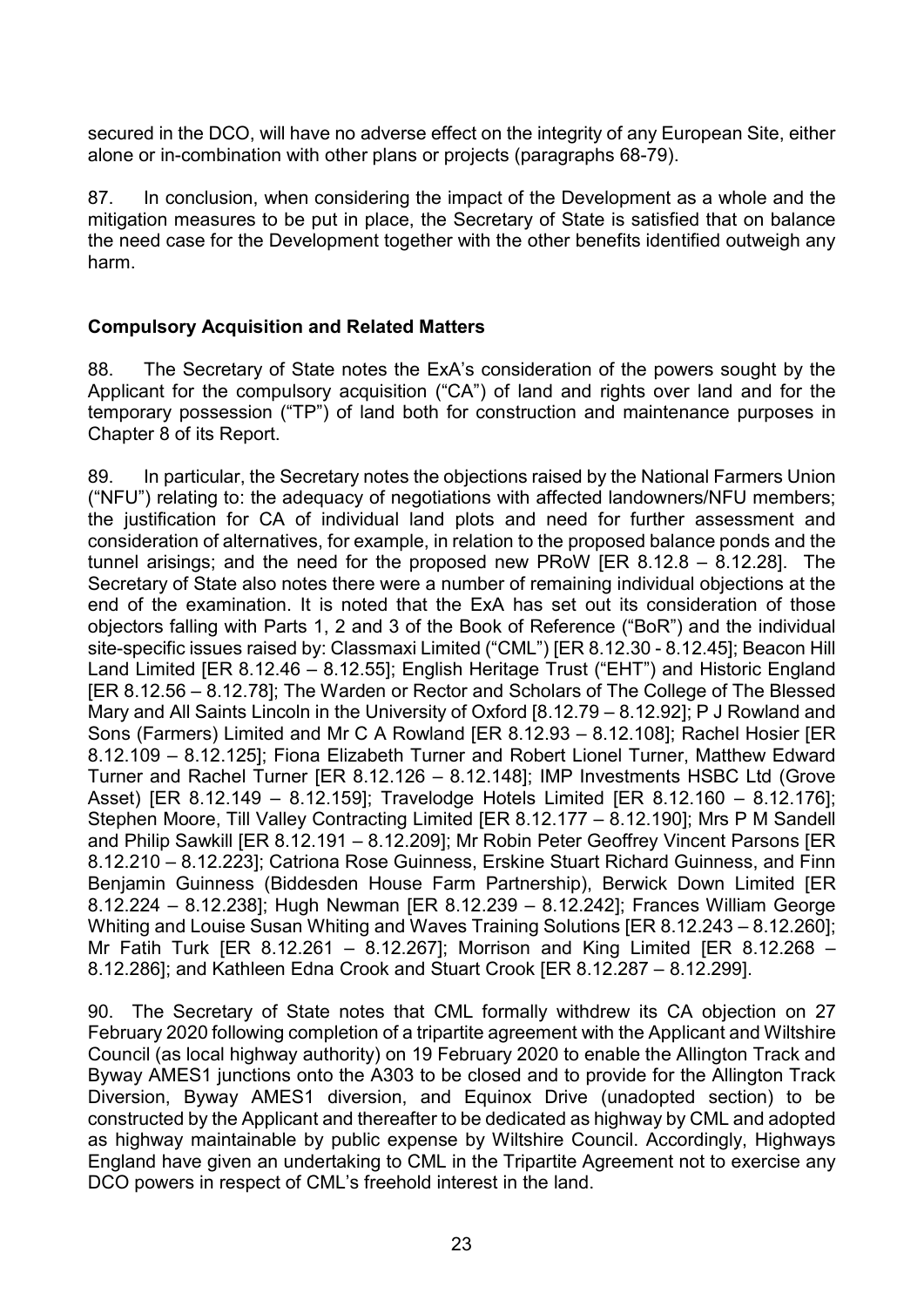91. In respect of consideration of other land plots and CA, the Secretary of State agrees with the ExA's conclusions that the requirements of section 122(2)(a) of the 2008 Act have been met and he is satisfied that: the legal interests in all plots of land included in the revised BoR and Land Plans (as amended) would be required for the Development to which the DCO relates; the authorised development identified within Schedule 1 to the DCO would be needed for that purpose; the purpose for each BoR plot is clearly defined; and the need for the development in each of the plots has been demonstrated [ER 8.13.1 -8.13.2].

92. In considering whether there is a compelling case in the public interest under section 122(3) of the 2008 Act, the Secretary of State agrees with the ExA that the Applicant has sought to minimise the impact that CA would have on those individuals affected by the Development and hence their private loss [ER 8.13.5], which would be mitigated by limiting the use of CA powers to land necessary to delivering the Development and through the use of TP powers where possible to minimise land-take and the extent of rights and interests to be acquired [ER 8.13.6]. The Secretary of State notes the ExA is satisfied that the Applicant has explored all reasonable alternatives to CA, including modifications to the Development and acquisition by negotiation and agreement, and that the objections raised do not dissuade the ExA from the conclusion that there are no alternatives to the CA powers sought which ought to be preferred [ER 8.13.7]. The ExA, having had regard to the objections raised by all affected persons, concludes that the public benefits associated with the Development would strongly outweigh the private loss which would be suffered by those whose land would be affected by CA powers to enable the construction, operation and maintenance of the Development [ER 8.13.8].

93. The ExA also considers the Applicant has demonstrated a clear idea of how it intends to use the land and rights which it proposes to acquire and has shown that there is a reasonable prospect of the requisite funds both for acquiring the land and implementing the Development becoming available and that the resource implications of a blight notice have also been taken into account [ER 8.13.9].

94. The Secretary of State notes the ExA's overall conclusions on the above, including its view that the proposed interference with the human rights of individuals would be for legitimate purposes that would justify such interference in the public interest and to a proportionate extent and that the Applicant has complied with its duties under the Equality Act 2010 [ER 13.10.10]. He agrees.

95. The Secretary of State is satisfied that there would be a compelling case in the public interest for the CA powers sought in respect of the CA land shown on the Land Plans (as amended). He agrees there would be compliance with section 122(3) PA2008 and the landrelated powers in the DCO are necessary and justified for the Development to proceed [ER 8.13.11].

96. The ExA notes that its recommended DCO seeks, in a number of instances, to apply section 120(5)(a) of the 2008 Act and to apply, modify or exclude a statutory provision. The Secretary of State agrees that in making the DCO in the form of a statutory instrument, it would comply with section 117(4) of the 2008 Act and the powers should be granted [ER 8.13.12].

97. In respect of the representations received under sections 127 and 138 of the 2008 Act, the Secretary of State notes that in relation to section 127 the ExA is satisfied that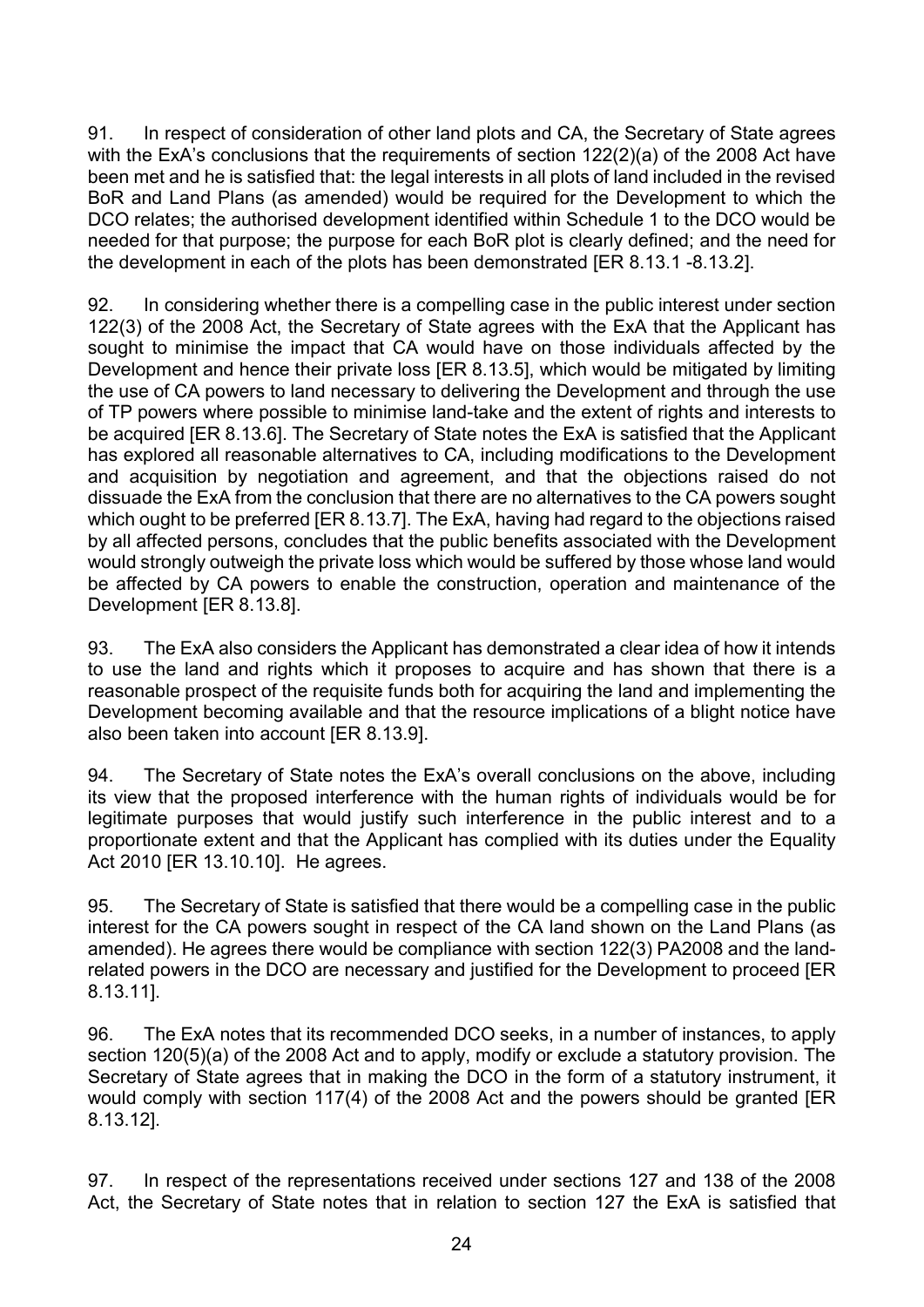adequate protection for the relevant Statutory Undertakers' assets is included in the Protective Provisions in Schedule 11 to the DCO and that the CA of the Statutory Undertakers' land or rights over that land would meet the prescribed tests set out in section 127(3) or (6) of the 2008 Act. In the case of each representation under section 138 of the 2008 Act, the ExA considers the Secretary of State can be satisfied that the extinguishment of the relevant right, or the removal of the relevant apparatus would be necessary for the purpose of carrying out the development to which the DCO relates. The Secretary of State is therefore satisfied that the CA powers sought in relation to Statutory Undertakers' land in the DCO should be granted [ER 8.13.13].

98. The Secretary of State notes that the National Trust land has withdrawn its objection to the CA of the land that is held inalienably by it and agrees the DCO powers authorising CA in relation to the National Trust land would not be subject to the Special Parliamentary Procedure under section 130 of the 2008 Act and should be granted [ER 8.13.14]. Similarly, in respect of the CA of land and rights over land that forms part of open space, the ExA is satisfied that suitable replacement land would be given in exchange for the DCO land and that the DCO land when burdened with the rights sought would be no less advantageous than it was before to the person in whom it is vested, other persons, if any entitled to other rights and the public. The Secretary of State agrees and is satisfied that the DCO would therefore not be subject to the Special Parliamentary Procedure under sections 131 or 132 of the 2008 Act and should be granted [ER 8.13.15].

99. In respect of Crown land, the Secretary of State notes that the Applicant has obtained consent under section 135 of the 2008 Act from all the necessary Crown Authorities in respect of the CA powers sought in relation to Crown land (including, as explained below in paragraph 104, from the Ministry of Defence ("MoD") in respect of a correction sought by the Applicant in respect of requirement 8 in the DCO) and therefore is content that the powers included in the DCO relating to Crown land should be granted [ER 8.13.16].

100. The Secretary of State agrees that the temporary possession powers sought by the Applicant should be granted and are necessary both to facilitate implementation of the Development and to maintain it. He is satisfied adequate compensation provisions are included in the DCO [ER 8.13.17].

## Draft Development Consent Order and Related Matters

101. The ExA's consideration of the dDCO is set out in Chapter 9 of its Report. A dDCO and Explanatory Memorandum describing the purpose and effect of the provisions in the application dDCO were submitted as part of the application for development consent by the Applicant [ER 9.1.1]. The Secretary of State notes that a number of further revisions to the dDCO and Explanatory Memorandum were submitted during the examination [ER 9.1.3]. An application for non-material changes was also submitted during the examination and the ExA's Procedural Decision dated 27 September 2019 accepted 8 changes to the application put forward by the Applicant and explained the reasons that led to that decision [Examination document PD-021] [ER 9.2.2]. The Secretary of State notes that the final version of the dDCO as recommended by the ExA is at Appendix D of its Report, should he decide to grant development consent for the application [ER 9.3.1].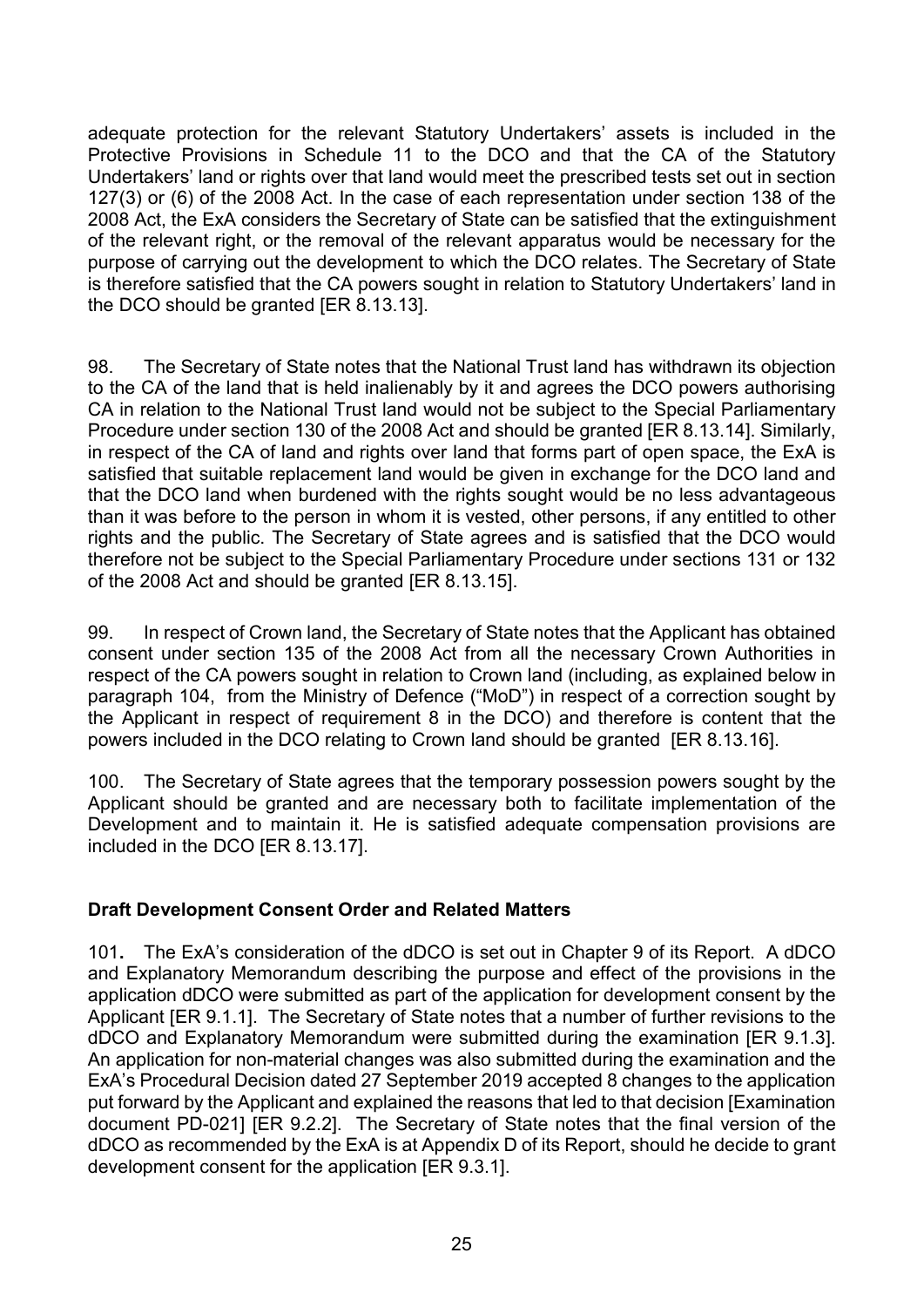## Request for a correction to requirement 8 in the dDCO

102. A proposed change request to the Secretary of State was received from the Applicant on 10 February 2020 after the close of the examination to request a correction to a drafting inconsistency relating to requirement 8(1) and 8(2) of the dDCO, which provides for the implementation and maintenance of landscaping schemes. The drafting inconsistency arose as a consequence of amendments made to requirement 8 during the examination and relates to the treatment of Work No.5 (re-alignment of the Rollestone Cross Junction) ("the Rollestone works").

103. The Rollestone works are a satellite element of the Development and it is noted were intended to be carried out as part the "preliminary works" ahead of the main works for the Development as shown in Work No.5 on Sheet 13 of the Works Plans [APP-008]. However, as drafted in the dDCO, the Secretary of State notes it would only have been possible for requirement 8(1) to be discharged in respect of the Rollestone works following the appointment of the main works contractor and the completion of the detailed design of all of the main works and the related landscaping scheme for the WHS. The Secretary of State considers that this is incompatible with the preliminary works strategy for the Development and that in order to resolve the drafting inconsistency, it is appropriate to exclude the Rollestone works (i.e. Work No.5) from requirement 8(1) and to include them in requirement 8(2), which would still require the approval of a works-specific landscaping scheme prior to the commencement of the Rollestone works.

104. It is noted that as the land within the DCO limits at Rollestone Cross Junction comprises Crown land, the Applicant informed the MoD of this drafting inconsistency and confirmed to the MoD that the proposed correction would have no implications for the terms of the Crown authority consent provided by the MoD, or for the commitments given to the MoD by the Applicant during the examination of the application. The Secretary of State notes from the correspondence included with the Applicant's request that the MOD has raised no objection to the proposed correction. Similarly, the correction has also been agreed with other relevant stakeholders Wiltshire Council, Historic England, National Trust and English Heritage Trust following engagement on the matter of the proposed correction by the Applicant during December 2019 and January 2020 and prior to the submission of the correction request. As such, the Secretary of State considered the matter to be resolved without the need for further consultation on the correction request. In conclusion, he is satisfied that the correction of this drafting inconsistency is necessary to facilitate the delivery of the scheme as proposed both in terms of construction sequencing and in terms of providing an appropriate overarching approach to landscaping in the WHS.

#### Request for corrections to articles 22 and 50 in the dDCO

105. The Applicant also made a separate representation dated 11 August 2020 after the close of the examination in respect of a DCO drafting issue relating to articles 22 and 50 in the dDCO concerning the compulsory acquisition of rights for the benefit of parties other than Highways England, specifically where rights are required:

 • for the benefit of statutory undertakers whose apparatus is to be diverted in consequence of the scheme; and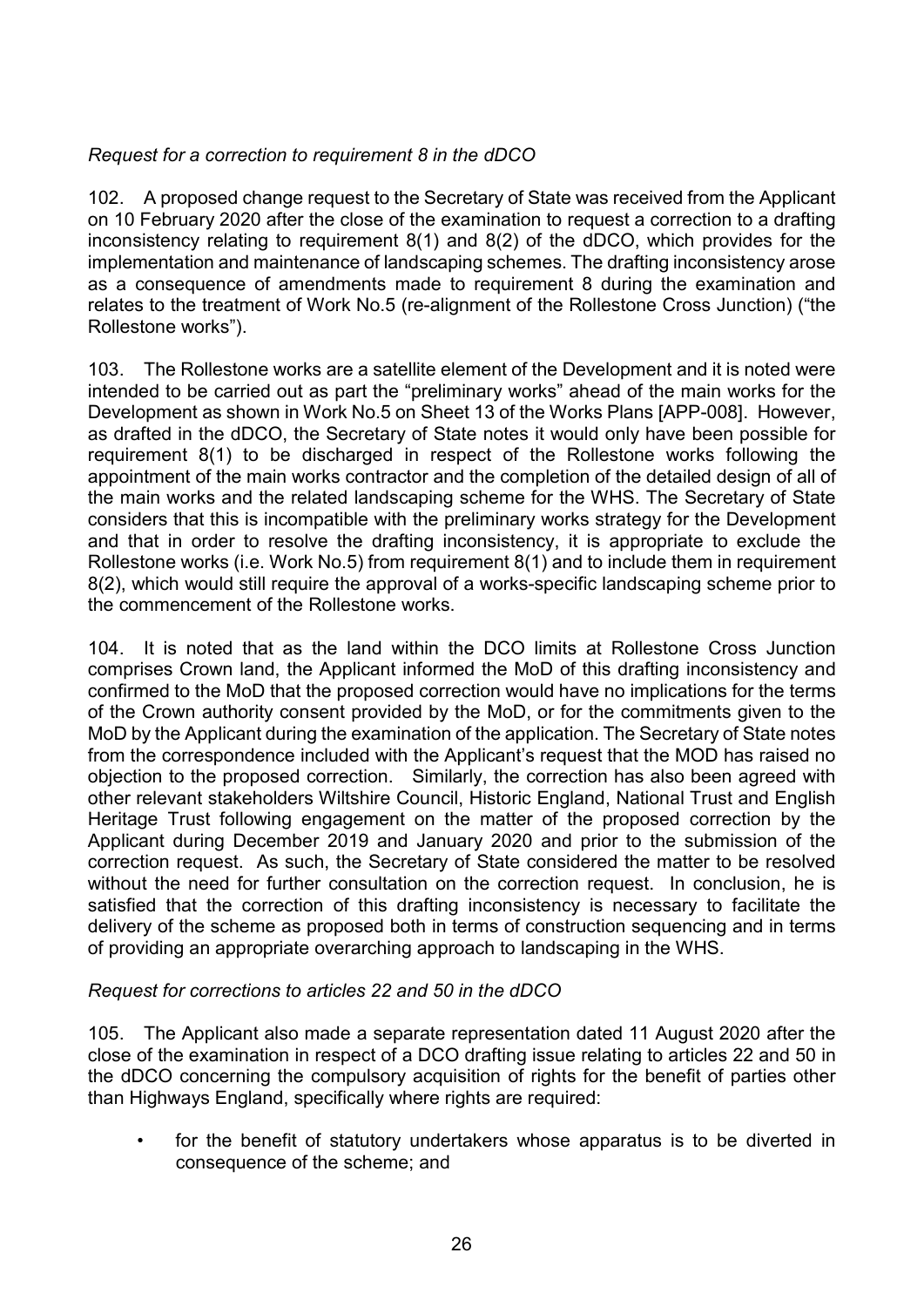• for the benefit of persons with an interest in land, the private means of access to which are proposed to be stopped up and subsequently re-provided across other land, which is not proposed to be acquired outright by Highways England.

106. The representation also includes the Applicant's updated draft Explanatory Memorandum, that accompanied its dDCO and asked that the drafting considerations raised in its letter be taken into account by Secretary of State. The Secretary of State accordingly consulted on this as part of his 20 August 2020 consultation on the archaeological discovery. He has carefully considered the Applicant's proposed amendments to articles 22 and 50, and while this is not the Secretary of State's stated position in relation to these matters, in the circumstances of this application he is satisfied the requested amendments are justified. The Secretary of State has noted the comments from Wiltshire Council that it is content for these amendments to be approved. The CBA in their letter dated 28 September 2020 have set out their concerns that it is not clear how works arising from the amendments to these articles would be subject to archaeological assessment and suitable mitigation. While noting these concerns the Secretary of State accepts that the use of the provisions to transfer rights under the Order would impose on the transferee the same restrictions, liabilities and obligations as would apply if those benefits or rights had been exercised by the Applicant. The Secretary of State is therefore satisfied that these concerns are appropriately addressed.

107. The main modifications which the Secretary of State has decided to make to the DCO are as follows:

- in article 2(1) (interpretation), the definition of "electronic transmission" has been amended to define the term "electronic communications network";
- in article 29(8) (temporary use of land for constructing the authorised development), the provision has been amended to remove sub-paragraphs (a) and (b). The Secretary of State has noted there is no cross over of land in relation to the plots of land set out in Schedules 4 and 7. The Secretary of State cannot therefore be certain that affected landowners would have been made aware that land of which temporary possession may be taken may be subject to the permanent acquisition of rights and so result in potential unfairness;
- in requirement 15(2) (further information) in Schedule 2, the Secretary of State notes that 10 business days has been provided in relation to requesting information when usually 21 business days is allowed, and so that change has been made.

108 The Secretary of State is making a number of other minor textual amendments to the ExA's recommended DCO in the interests of clarity, consistency and precision. He considers that none of these changes, nor the changes set out above, either individually or taken together, materially alter the effect of the DCO.

## Other Late Representations

109. The Secretary of State also received a number of other representations outside the formal consultations, including a petition from the Stonehenge Alliance with over 125,000 signatures opposed to the Development. However, it is the Secretary of State's view that they do not raise any new issues that were not considered by the ExA in its report and also do not give rise to an alternative conclusion or decision on the Development. As such, he is satisfied that there is not any new evidence or matter of fact that needs to be referred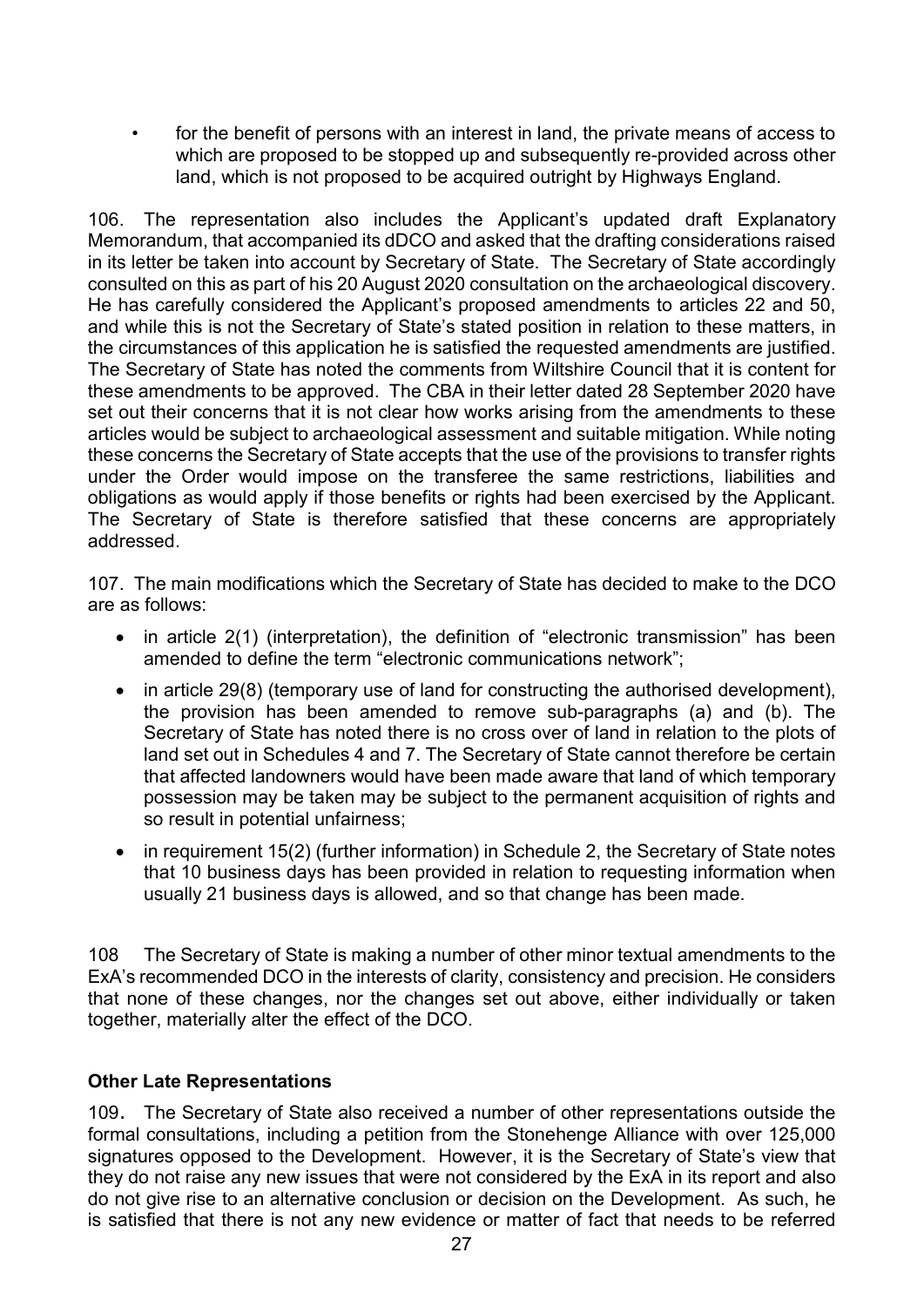again to Interested Parties under rule 19(3) of the Infrastructure Planning (Examination Procedure) Rules 2010 before proceeding to a decision on the Application.

### Other Matters

#### Natural Environment and Rural Communities Act 2006

110. The Secretary of State, in accordance with the duty in section 40(1) of the Natural Environment and Rural Communities Act 2006, must have regard to the purpose of conserving biodiversity and, in particular to the United Nations Environmental Programme Convention on Biological Diversity of 1992, when granting development consent.

111. The Secretary of State is of the view that the ExA's report, together with the environmental impact analysis, considers biodiversity sufficiently to inform him in this respect. In reaching the decision to give consent to the Development, the Secretary of State has had due regard to conserving biodiversity.

#### Secretary of State's overall conclusions and decision

112. In reaching his decision, the Secretary of State has considered the need case for the Development and other potential benefits and impacts of the Development, including harm to the WHS OUV, and all other relevant matters. In the Secretary of State's judgment any harm to heritage assets, including the OUV, is less than substantial and this harm (whilst carrying great weight), along with the other harms identified, are outweighed by the benefits of the Development.

113. Accordingly, the Secretary of State has decided to grant the application for development consent.

#### Challenge to decision

114. The circumstances in which the Secretary of State's decision may be challenged are set out in the note attached at the Annex to this letter.

#### Publicity for decision

115. The Secretary of State's decision on the Application is being publicised as required by section 116 of the 2008 Act and regulation 31 of the Infrastructure Planning (Environmental Impact Assessment) Regulations 2017.

Yours faithfully,

Natasha Kopala Head of Transport and Works Act Order Unit